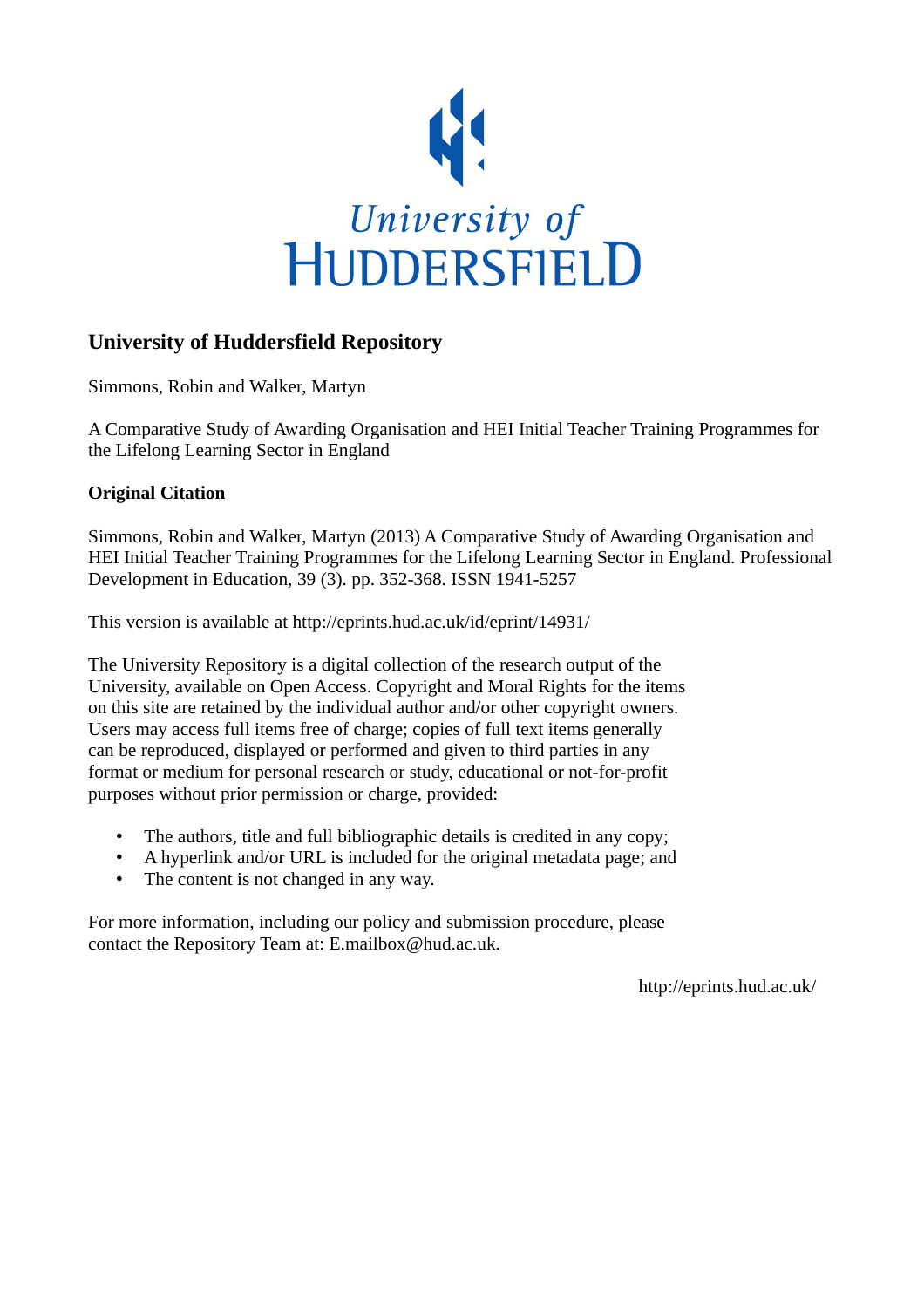# A Comparative Study of Awarding Organisation and HEI Initial Teacher Training Programmes for the Lifelong Learning Sector in England

### Abstract

 This paper focuses on the changing terrain of initial teacher training (ITT) for the lifelong learning sector in England. Drawing on research with teachers and teacher educators at four different lifelong learning sites, it explores the 'relative value' of different forms of ITT, validated by higher education institutions (HEIs) and alternative awarding bodies. It reveals that both teachers and teacher educators perceive HEI programmes as superior to other forms of teacher training, both in terms of labour market currency and the quality of learning provided. Although the majority of respondents regarded awarding body courses as adequate, our data reveals that most believed that HEI provision offers a significantly richer training experience.

 Drawing on our data, we argue that state-induced changes to the ITT qualification structure, combined with significant changes in funding and steeply rising costs for university courses, are likely to substantially reduce the likelihood of teachers in the lifelong learning sector accessing HEI-led provision in future. This, combined with the empowerment of employers and the shift back to voluntarism signalled by recent policy initiatives, may well end the involvement of universities with this provision – and drive a shift towards a narrower, more utilitarian regime of teacher training.

## Key words: initial teacher training, lifelong learning, Learning and Skills Sector, England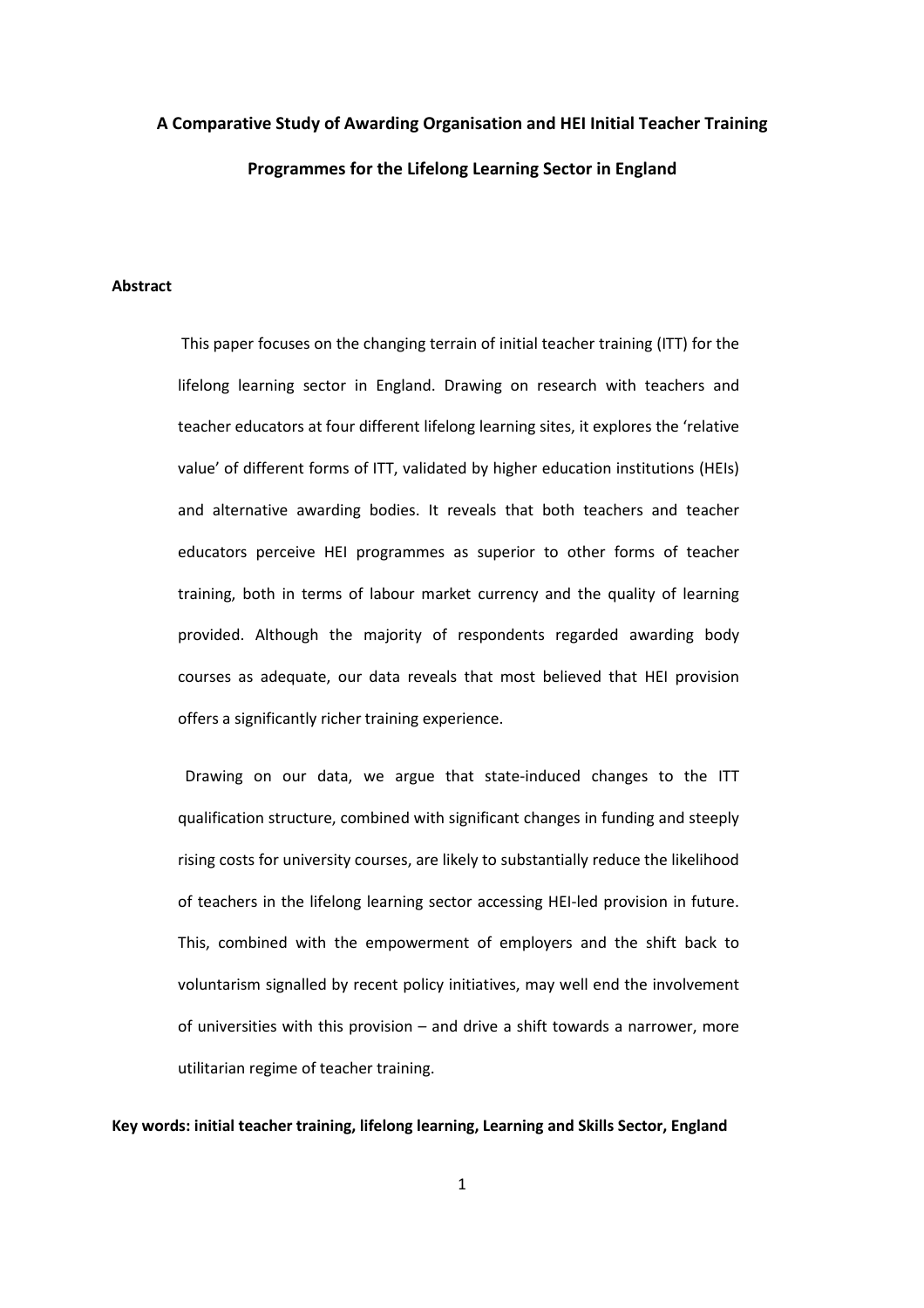#### Introduction

This paper deals with initial teacher training (ITT) for the lifelong learning sector in England. As arrangements differ in Scotland, Wales and Northern Ireland the article's focus is English – although its findings will be of interest to practitioners, academics and policymakers across the United Kingdom and further afield. The first two sections provide an overview of the development of this provision, dealing firstly with the early establishment and growth of training programmes after the end of World War Two, followed by the changing terrain of the last decade. It explains how government has become increasing involved in ITT for lifelong learning and how a competitive marketplace has been engineered by the state – albeit now combined with a proposed return to voluntarism. The main body of the paper discusses findings from research carried out in four lifelong learning providers delivering ITT programmes. It compares and contrasts the relative merits teacher training programmes validated by higher education institutions (HEIs) and alternative awarding organisation through exploring the views of teachers and teacher educators at these sites. An overview of the research is provided before findings are reported. Whist it is recognised that the viability of HEI-led ITT is increasingly questionable in the current financial and political environment, data suggests that, in most cases, both teachers and teacher educators would prefer to have access to university-validated programmes rather than alternative qualifications. The research finds that, in most instances, HEI ITT qualifications are perceived to be of a higher status and to provide trainees with a more rounded and valuable experience – not only in facilitating access to the labour market and career advancement but in terms of the nature of learning provided.

# The Development of teacher training for the Lifelong Learning Sector

In England the lifelong learning sector is made up of a diverse range of providers including further education (FE) colleges, sixth-form colleges, school sixth forms and what remains of adult education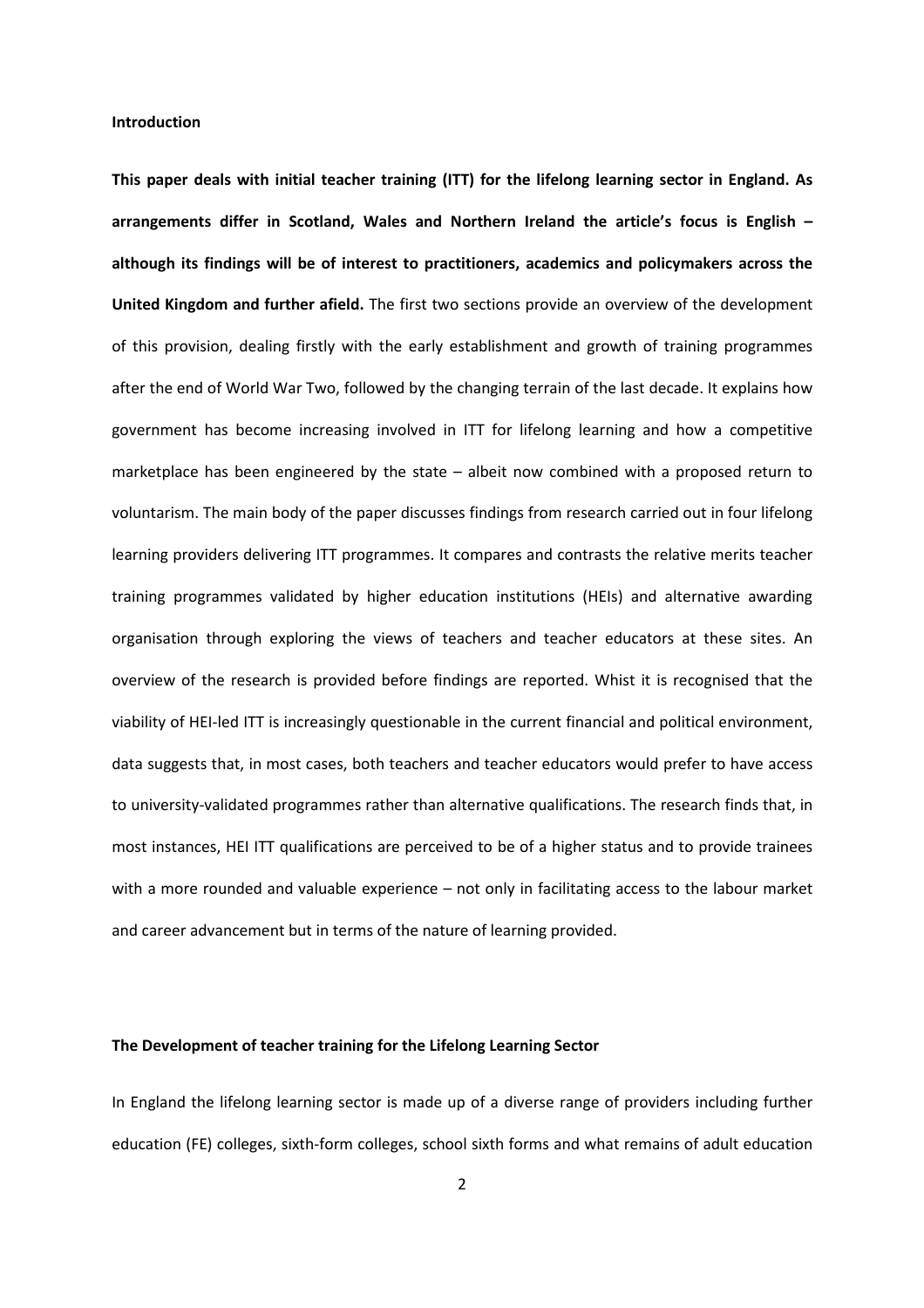services run by local authorities. Specialist colleges catering for subjects such as art and design, agriculture and horticulture, and performing arts also exist. Other institutions focus on particular groups of students such as adult returners or learners with special educational needs. Private and voluntary providers are also an important part of the landscape: since the 1980s, successive governments have driven the commercialisation and marketisation of post-compulsory education and training, and today the lifelong learning sector is effectively made up of a mixed-economy of public sector providers competing with each other and thousands of voluntary and private organisations. The lifelong learning sector is therefore complicated and difficult to navigate, not only for those with little direct experience of post-compulsory education and training, but also for many working or studying in the sector (xxx 2010).

Although further education and training has traditionally been neglected by policymakers this situation has changed substantially in recent years, and since the 1980s it has increasingly attracted significant government attention. Under New Labour higher levels of educational attainment and a more skilled workforce were, it was argued, essential to deliver the increased human capital necessary to compete on the international stage. 'Up-skilling' was promoted as the key to both economic success and increased social justice (Cabinet Office 2008). Within this discourse, postcompulsory education became recast as 'lifelong learning', and far-reaching change took place across the sector. One significant feature of this was a greatly increased emphasis on teacher training. There is, in many ways, a substantial degree of continuity between New Labour and the current UK Government and, although set within a discourse of austerity, the valorisation both of 'skills' and of market competition as the best way of delivering education and training persists (Avis 2011). There are, however, also differences between the Conservative-Liberal Democrat Coalition Government's approach to post-compulsory education and that of its predecessors - one of which is a peculiarly utilitarian and old-fashioned conception of vocational learning held by key figures within its Conservative leadership (xxx and xxx 2012).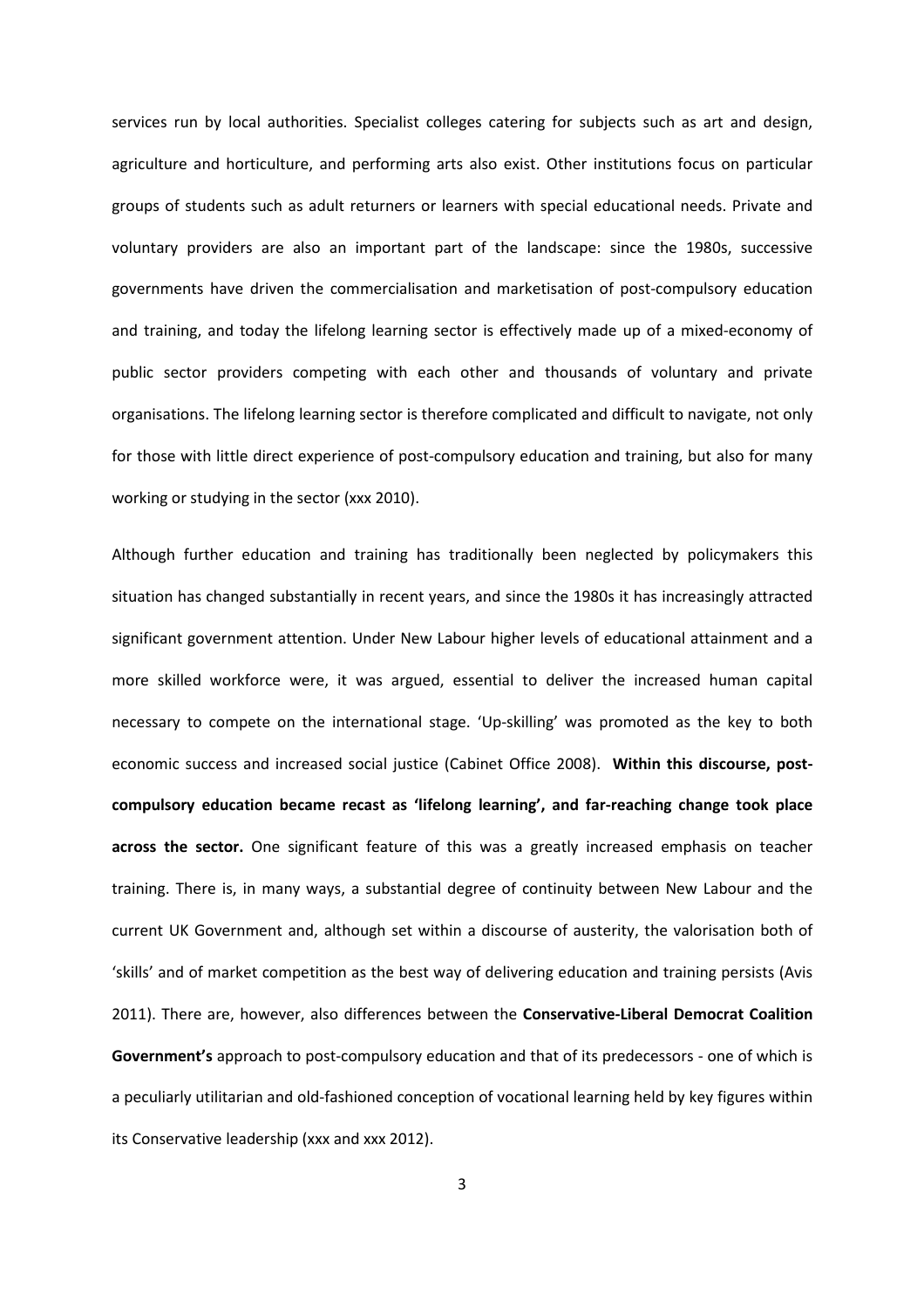The Coalition's approach towards post-compulsory ITT is, however, only one example of a broader conception of teaching as essentially a skills-based 'craft' - as opposed to a professional practice underpinned by a body of principled, coherent knowledge (see, for example, Gove 2010). This underpins not only the Government's approach towards teacher training for the lifelong learning sector but a range of other 'reforms' to the English education system, including its decision to allow academy schools to employ teachers without teaching qualifications, and the empowerment of free schools to vary teachers' terms and conditions of employment according to local needs and priorities. The changing terrain for teacher training in the lifelong learning sector is also an example of the growing disparity between education policy in England and the other nations of the UK. Whilst current proposals are likely to increase the practical and philosophical differences which exist between the different teacher training regimes which exist across the UK and further afield (Avis et al. 2012), they may also have implications for the currency of 'English' qualifications and for the employability of teachers across national borders.

The roots of the lifelong learning sector can traced back to the mechanics institutes of the Victorian era but, for much of its history, teaching staff were not required to hold formal teaching qualifications (Lucas 2004, p. 36). Traditionally, the assumption was that vocational expertise was the key to successful teaching, and usually FE teachers regarded themselves primarily as plumbers, engineers or accountants who just happened to teach. Consequently, some were slow to adopt new educational ideas or to prioritise pedagogy (xxx and xxx 2010). Despite all this, ITT programmes for FE teachers have existed for more than sixty years. Initially, these were run by four specialist Colleges of Education (Technical), established following the 1944 McNair Report. Initially, one-year, full-time Certificate in Education (Cert Ed) courses were offered but two-year 'in-service' programmes became available following the 1963 Robbins Report, and eventually Postgraduate Certificate in Education (PGCE) courses were established too (Bridge, Fisher and Webb, 2003, pp.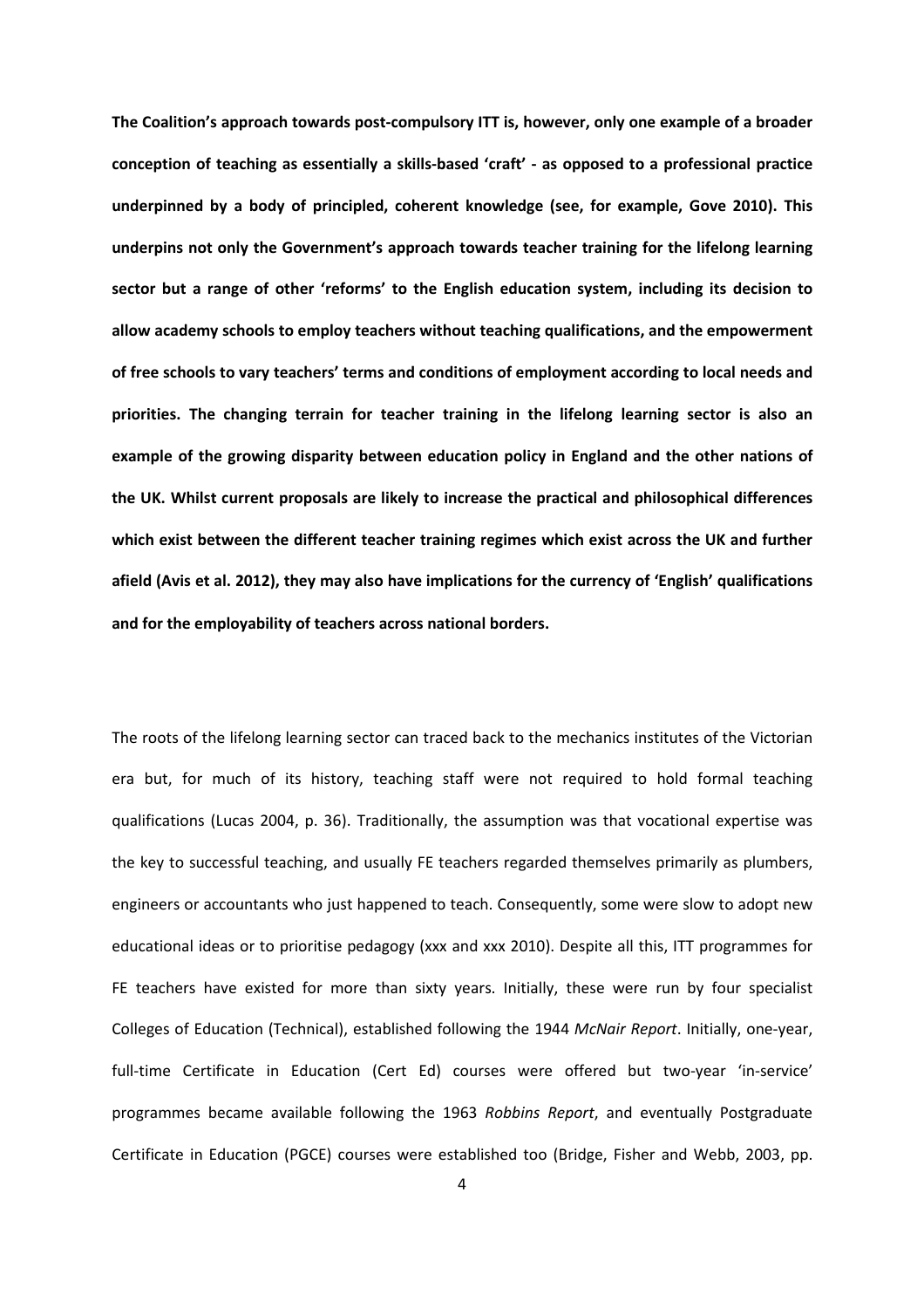305-306). Following the 1977 Haycocks Report the four training providers made provision available through extramural centres. The four training colleges eventually became part of the Universities of Bolton, Greenwich, Huddersfield and Wolverhampton and, in addition to offering their own awards directly, each developed extensive networks of partner colleges delivering PGCE and Cert Ed qualifications on a franchise basis. From the late-1980s onwards, increasing numbers of HEIs began to offer such courses and, by the mid-2000s, around 50 HEIs, mostly 'new' universities had become involved, although some older universities also entered the marketplace (Standards Verification UK 2006).

Despite the involvement of HEIs, alternative forms of ITT for post-compulsory education have long existed. Awarding organisations such as City and Guilds (C&G) and the Royal Society of Arts (RSA) have always provided such qualifications, probably the best known of these being the C&G 730 series. Traditionally such courses offered a less academic, but nevertheless useful, introduction to teaching, and have always been offered directly by colleges without the involvement of universities. The fact that many FE teachers hold both awarding organisation and HEI accredited qualifications complicates matters further: traditionally many of those gaining C&G awards went on to 'top up' their teaching qualifications by gaining a Cert Ed or PGCE thereafter. In many cases accreditation of prior learning (APL) procedures facilitated accelerated progression onto the later stages of university awards (Thompson and Robinson 2008, p. 163).

# The changing terrain

For much of its existence teacher training for post-compulsory education has been a voluntary endeavour but, over time, it became commonplace for FE teachers to undertake ITT. But, whilst the vast majority of schoolteachers have always undertaken their training on a full-time basis before gaining employment, in FE traditionally most have gained their teaching qualifications on a part-time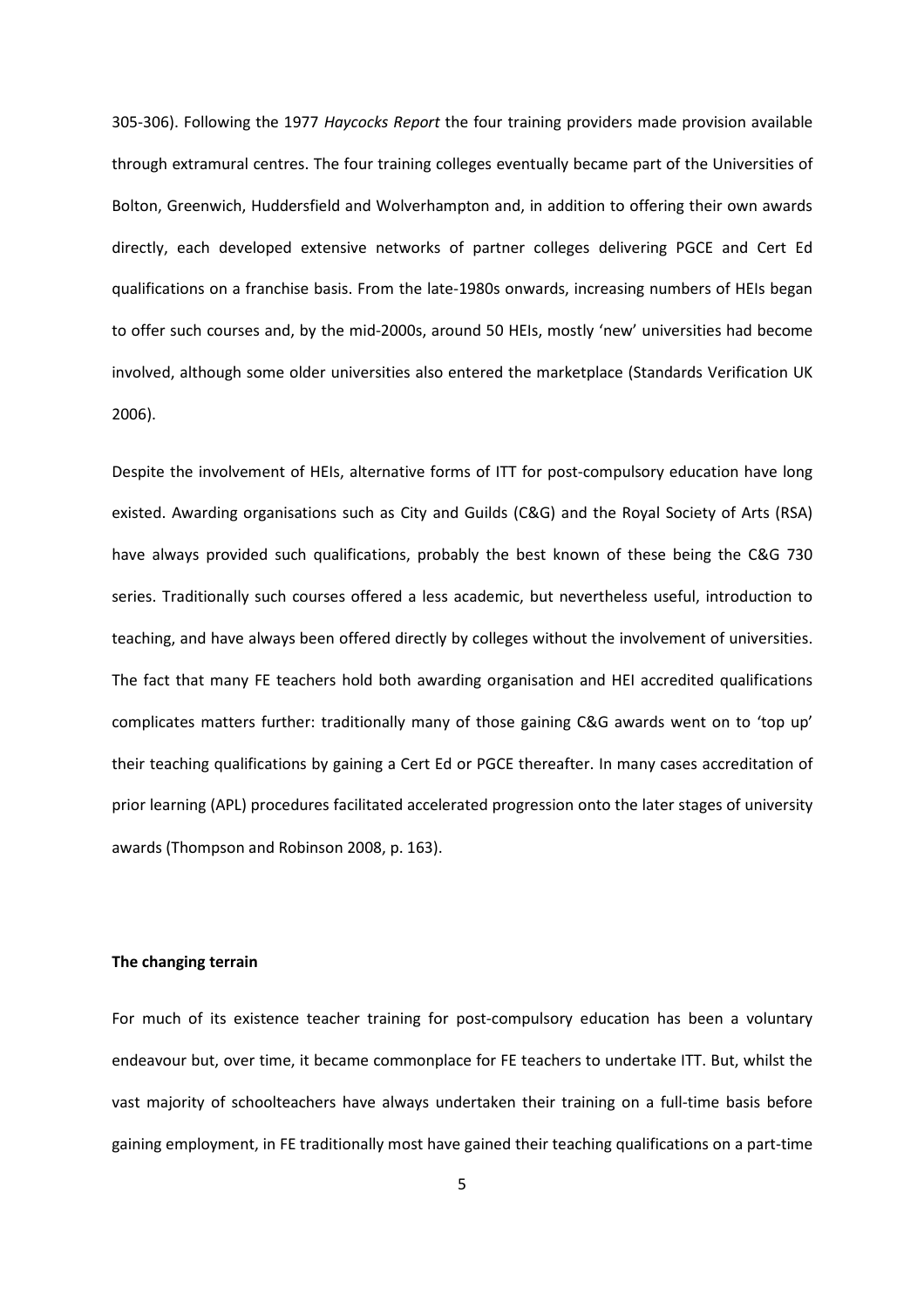in-service basis after securing employment in a college or other provider. This pattern remains the norm, with around 90 per cent of trainee teachers in the lifelong learning sector taking in-service courses (Universities Council for the Education of Teachers 2009, p. 1). Traditionally, central government assumed an enabling rather than a regulatory role: basically providers were left to get on with delivering ITT courses and government footed the bill. Government also assumed financial responsibility for individual trainee teachers by providing study and maintenance grants, administered via local authorities. Consequently, training was free at source whilst curriculum design and delivery was largely unmediated by the state (Lucas, 2004). The last fifteen years have seen radical changes: in 1997, the Fryer Report on lifelong learning and the Kennedy Report on widening participation called for an overhaul of ITT for the lifelong learning sector. Following the establishment of the Further Education National Training Organisation (FENTO), new standards for teachers in post-compulsory education were produced in 1999; and in 2001 FE teachers in England were, for the first time, required to obtain an initial teaching qualification within a specified period (two years for full-time teachers). Such developments were driven, in part, by a desire to professionalise a disparate workforce, and by 2004 over 70% of full-time FE teachers were 'fully qualified' (Lifelong Learning UK 2005).

Compulsion was accompanied by significantly increased regulation. A new inspection regime, led by Ofsted, using an approach based on arrangements for school-teacher training, commenced in 2002. Equipping our Teachers for the Future (Department for Education and Skills (DfES), 2004) and the Further Education White Paper (DfES, 2006) signalled further change. In 2007, new qualifications were introduced for all teachers entering the lifelong learning sector, and a professional body for FE teachers, the Institute for Learning (IfL), was established. There were a number of relatively minor demands which providers were required to meet including the development of mentoring systems, and the introduction of 'subject specialist pedagogy'. 'Qualified Teacher Learning and Skills' (QTLS) status was also established by the reforms; however, this was not simply to be awarded QTLS upon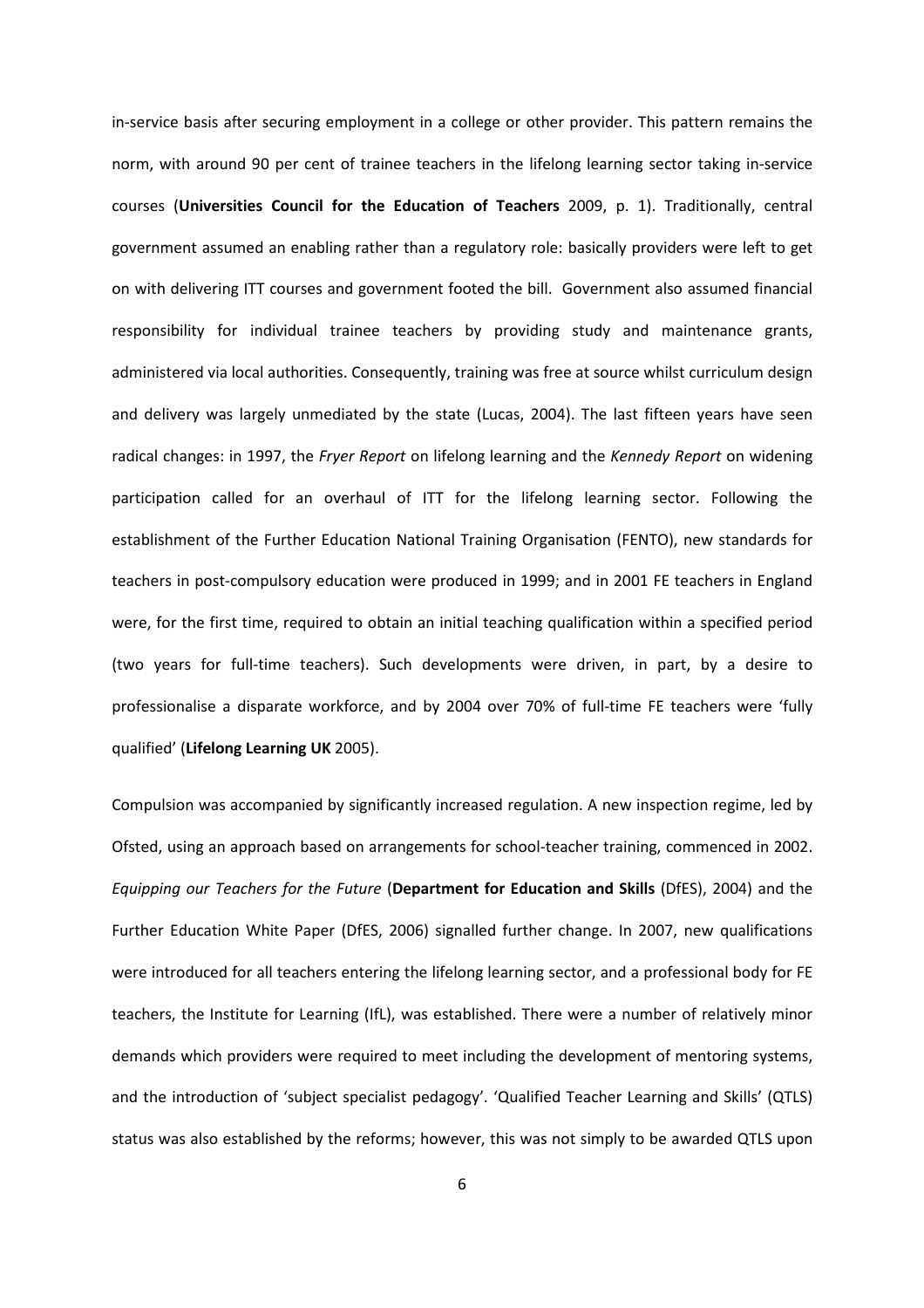achievement of a recognised qualification. Registration with the IfL and a period of 'professional formation' was also required and continuing professional development, monitored by IfL, became necessary to maintain QTLS status (Thompson and Robinson 2008, p. 165). Whilst such demands are not insignificant, broader curriculum change had much more far-reaching consequences. Initially, it was envisaged that two levels of ITT qualification would be introduced: a 'threshold licence' at level 3 (known as Preparing to Teach in the Lifelong Learning Sector [PTLLS]) and a level 5 qualification which would provide access to QTLS. However, an intermediate 'associate teacher' qualification was also introduced, the Certificate in Teaching in the Lifelong Learning Sector (CTLLS). This qualification was made available at level 3 or level 4 and was intended for those with a limited range of teaching responsibilities. Those undertaking a fuller role were required to complete a level 5 Diploma in Teaching in the Lifelong Learning Sector (DTLLS).

Historically, HEIs enjoyed a privileged position with the Cert Ed and PGCE regarded as 'gold standard' qualifications. However, the introduction of DTLLS programmes meant that it became possible for awarding organisations to offer qualifications in direct competition with universities. Furthermore, as Cert Ed and PGCE courses have always been more expensive to run, effectively a financial incentive for colleges to 'go it alone' was introduced. The subsequent removal of all public funding for HE teacher training programmes and the great rise in university fees from 2012 has brought this issue into particularly sharp focus – especially as the FE funding body, the Skills Funding Agency, will continue to subsidise ITT courses offered by awarding organisations for a year after the teaching grant is removed for all Cert Ed and PGCE courses. Set against this terrain, clearly the viability of university lead ITT becomes highly questionable.

The recent publication of Lord Lingfield's Interim Report, Professionalism in Further Education (Department for Business Innovation and Skills (DBIS), 2012) adds a twist to the tale. Whilst the Report's proposal to simplify the qualifications framework by effectively abolishing the unpopular CTLLS qualifications (Lucas et al. 2011) will be welcomed by many, the broader consequences of its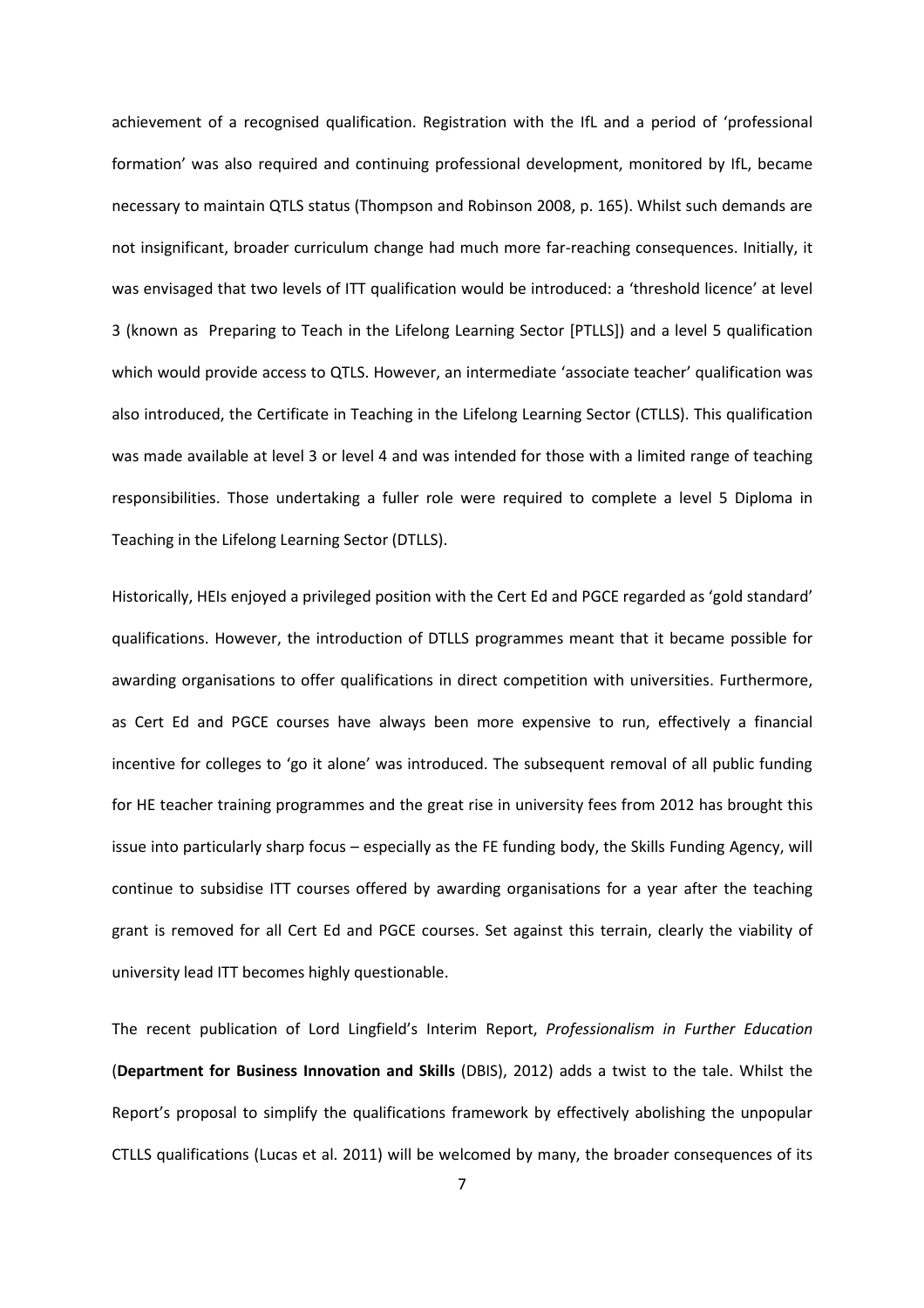recommendations are likely to be viewed as highly problematic by teacher educators and ITT providers. Essentially, Lingfield signals a return to voluntary ITT for the lifelong learning sector; the Report recommends the revocation of the 2007 Regulations and giving employers the discretion to decide which qualifications – if any - are appropriate for their staff. Lingfield states that

… staff training, professional updating, competency and behaviour are essentially matters between employer and employee. There are sufficient statutory arrangements in place through, for example, employment legislation and the requirements for staff performance management and learner safeguarding set out in Ofsted's Common Inspection Framework, to ensure at least a threshold level of professional performance (DBIS, 2012, p.6).

The Report also argues that 'providers should have the freedom to stand or fall according to the service they offer to learners and the public accreditation they earn for the high quality of that service from Ofsted and others' (DBIS 2012, p.6). The role of government in this situation is interesting. Whilst, broadly, competition and choice are viewed as the key to driving up standards, the market over which the state presides is neither free nor neutral; nor is it any way natural. A market in ITT qualifications, loaded against HEIs, has been purposefully manufactured. A combination of voluntarism and the greatly increased cost of university courses are likely to have far-reaching consequences for the 'gold standard' Cert Ed/PGCE. The potential effects of this upon the quality of provision available to trainee teachers (and, in turn, the effect upon teaching and learning in the lifelong learning sector more generally) are an area of debate. It is against this backdrop that this paper explores the relative merits of university and awarding body ITT programmes for the lifelong learning sector.

8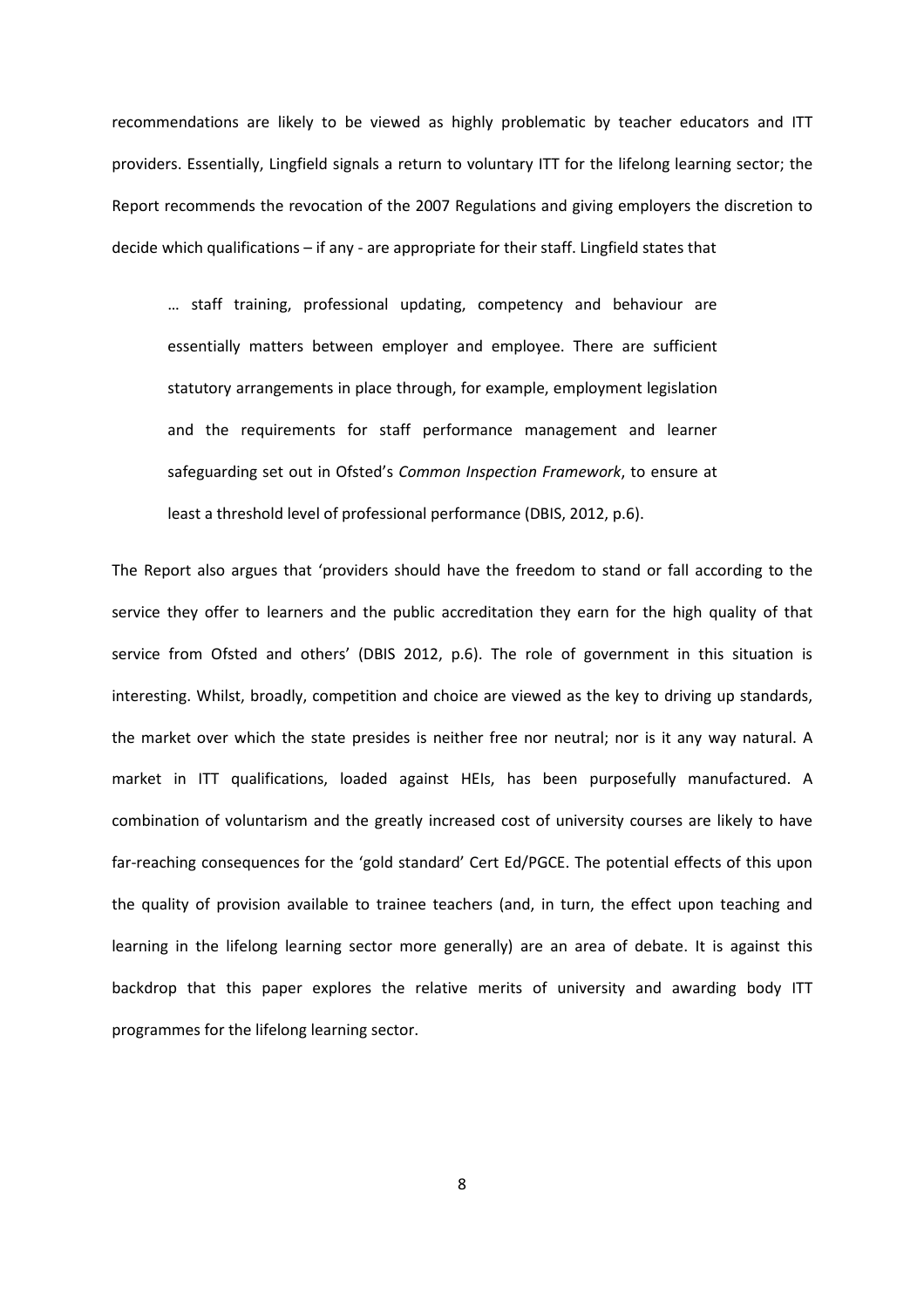#### The Research Project

This paper draws on research undertaken at the end of 2011 and early 2012, a period during which Lord Lingfield was undertaking his review. Data is drawn from semi-structured interviews with teachers and teacher educators at four learning sites in the north of England. Two teacher educators and six teachers, all of whom were currently undertaking or had recently completed a teacher training programme, were interviewed at each site. The teacher educators were asked to focus on their perceptions of university and awarding body ITT qualifications in relation to three areas: course delivery and assessment; trainee experiences and expectations; and the relative 'market value' of university and awarding body qualifications. The teachers were asked for their views on the relative market value of different ITT qualifications, and why they had enrolled on the particular programme they had undertaken. They were asked to discuss what they perceived to be the strengths and weaknesses of their training. All interviews were recorded and transcribed verbatim. Data was handcoded and analysed by two researchers.

As the lifelong learning sector is highly diverse we did not attempt to select a representative sample of providers – indeed, given the eclectic nature of the sector, this would be a difficult task whatever the size of the study. However, the four participating organisations were chosen with diversity in mind, and findings offer valuable insights into perceptions of the relative value of different ITT qualifications. The four participating organisations are described below, although we have changed each institution's name in order to preserve anonymity.

# Cathedral College

Cathedral College is a tertiary college based in an affluent medium-sized city. It was formed following a merger between a general FE college and a sixth-form college at the end of the 1990s. The College offers a wide range of subjects across different levels and, in addition to its core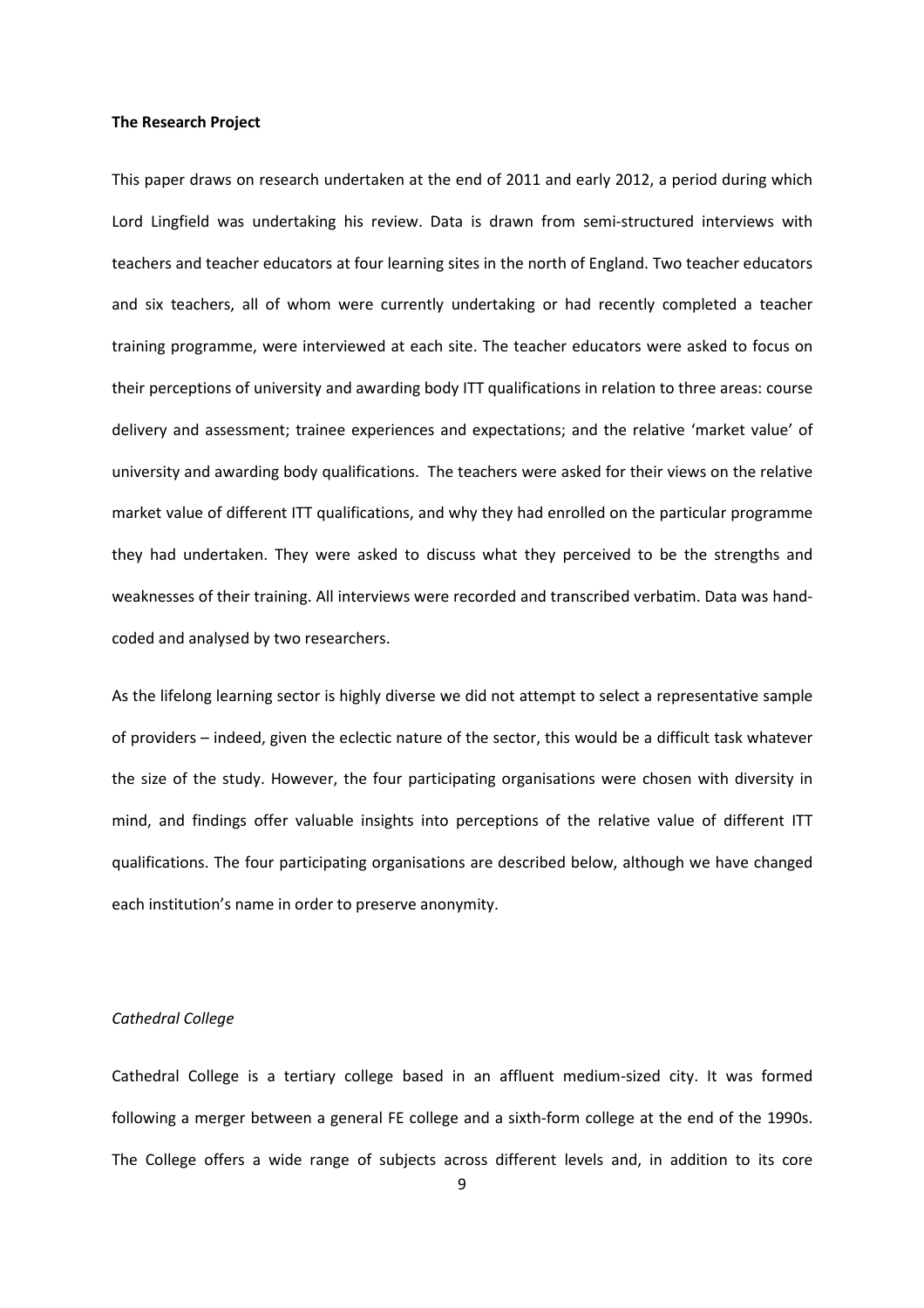business of providing FE, has almost 500 students studying higher education programmes. It offers Cert. Ed. and PGCE provision in partnership with a local university, and PTTLS and CTLLS courses validated by an awarding body. In January 2012 the College also began to offer DTLLS courses.

#### Pennine College

Pennine College is a general FE college based in a post-industrial conurbation. It serves an ethnically diverse local population and delivers mainly vocational learning. The College has two main sites located in neighbouring towns and was, until a few years ago, two separate institutions. The majority of students are enrolled on foundation and intermediate level courses but Pennine College also offers some more advanced courses, including higher education programmes. Like Cathedral College, Pennine College offers Cert. Ed. and PGCE provision in partnership with a local university, and a significant proportion of its teaching staff have gained these qualifications on an in-service basis whilst employed at the College. It also runs PTLLS, CTLLS and DTLLS courses.

#### Fewbridge Education Centre

Fewbridge Education Centre is one of over twenty learning sites run by Mid-Riding Adult and Community Education Service. It is run by a small core of permanent staff but most courses are taught by part-time staff employed on temporary contracts. Fewbridge offers a diverse range of provision including arts and crafts, languages, information technology, literacy and numeracy, and creative writing courses. In the past, the Centre has offered Cert Ed/PGCE courses, delivered in through a semi-formal partnership with a local university. This arrangement ceased a few years ago and it now offers PTLLS and CTLLS programmes, which are offered both to Mid-Riding local authority employees and external students. DTLLS courses may be offered at some point in the future.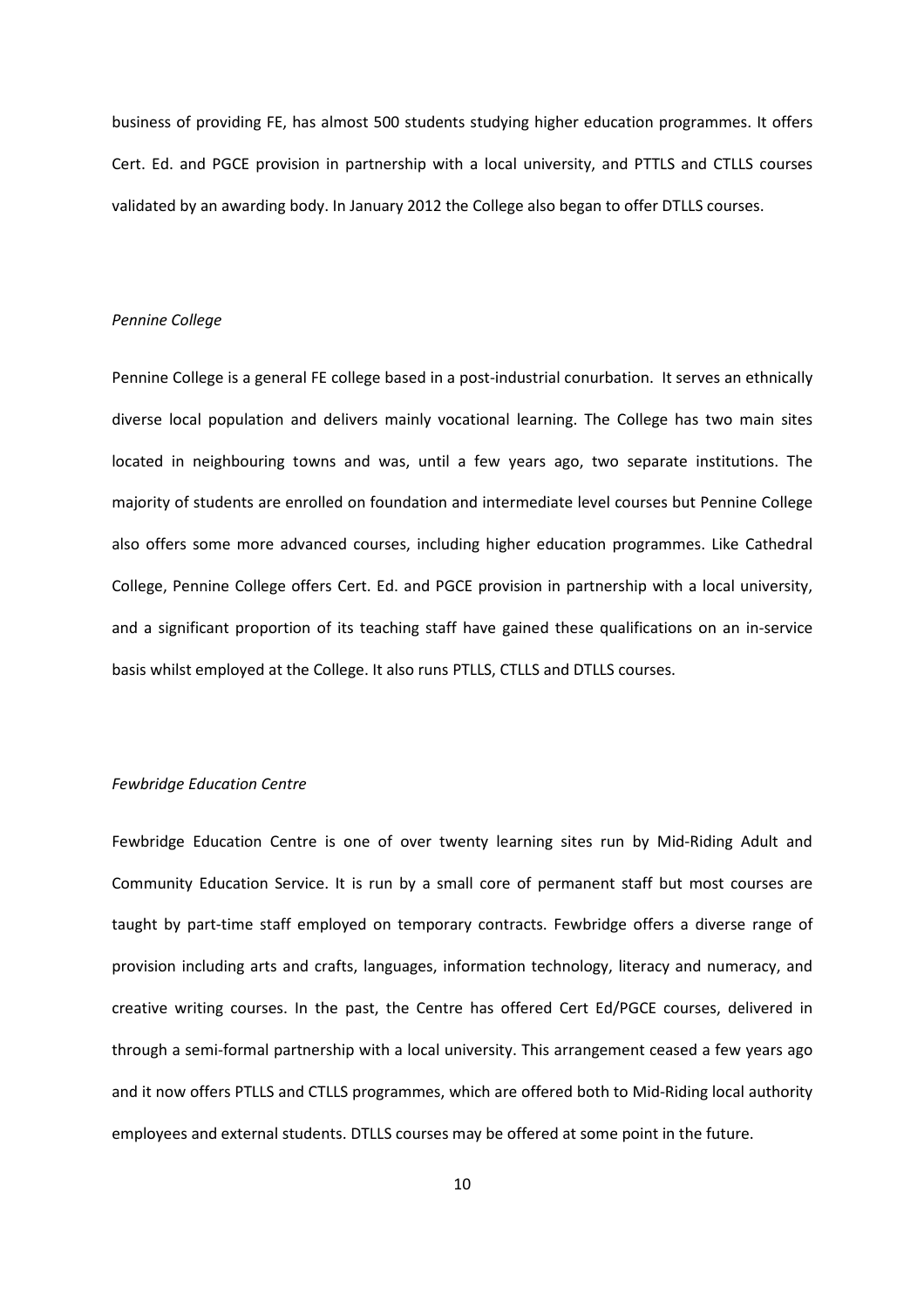# Thorne Training Centre

Thorne Training Centre is a work-based learning provider run by one of England's largest emergency services. It provides induction programmes for new recruits to the service, as well as training for more experienced staff in a range of specialist areas. The Centre also provides courses in areas such as information technology, leadership and management, health and safety, and diversity awareness. Most of these programmes are unaccredited but some are formally recognised by the service's national co-ordinating body, and NVQs are offered in some subjects. Until recently, Thorne Training staff were not required to gain teaching qualifications, although they were encouraged to do so, and many have undertaken a Cert. Ed or PGCE delivered through a semi-formal partnership with a local university. Two years ago the service adopted a policy whereby all new trainers were required to gain PTLLS and CTTLS qualifications. These are delivered 'in-house' by Thorne Training staff.

#### Findings: the teachers' stories

This section provides an overview of the views and opinions of teachers at the four learning sites on the relative value of different ITT qualifications for post-compulsory education. All participants had either completed or were currently completing and initial teacher training award, offered either by a university or an alternative awarding organisation. Reflecting the eclectic nature of the workforce, the participants had a wide variety of subject disciplines and vocational backgrounds ranging from business, engineering and information technology through to nursing, hairdressing and basic skills. Some had a substantial amount of teaching experience, whilst others were quite new to teaching. Although some participants were employed as full-time teachers or trainers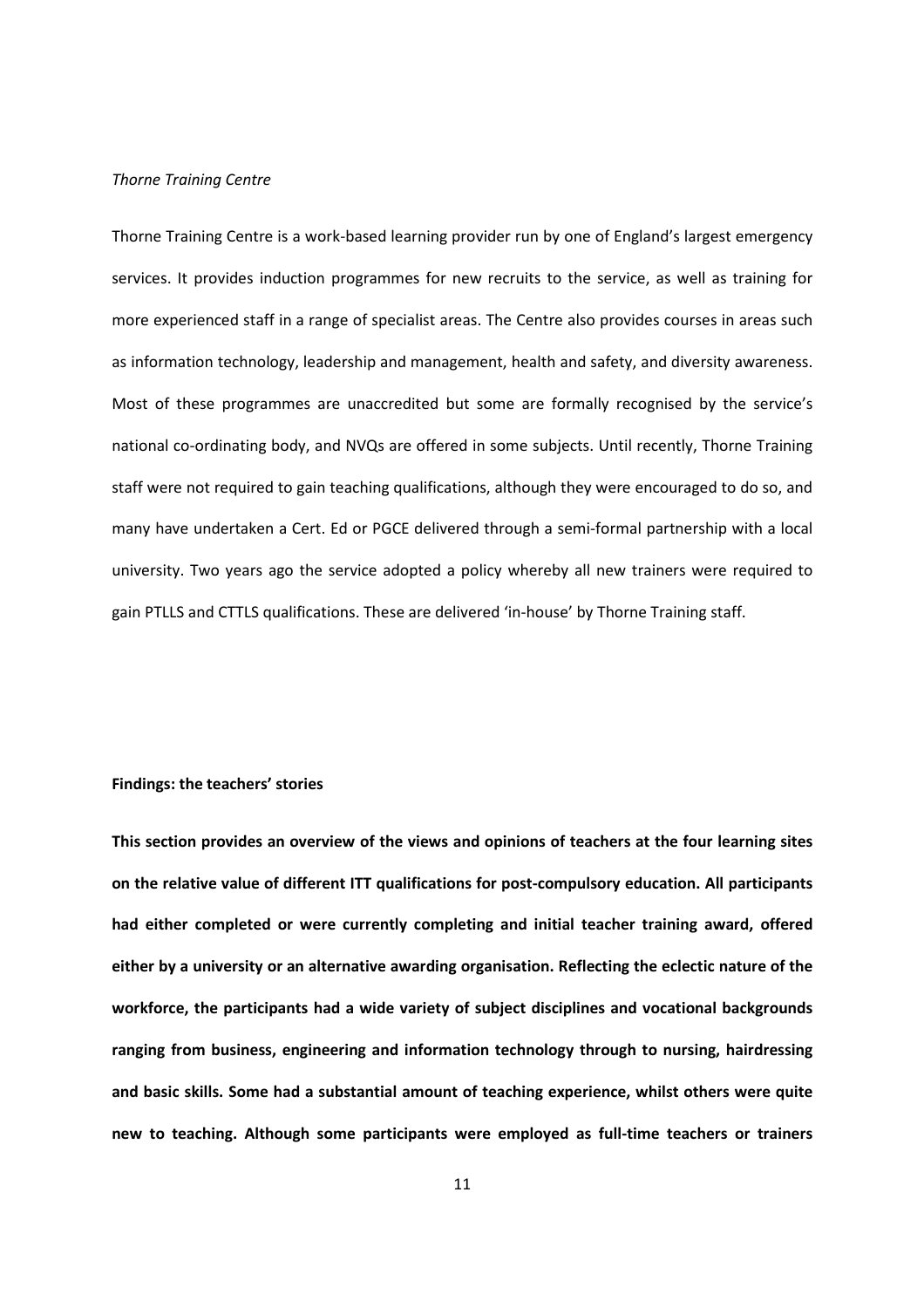many taught on a part-time basis, sometimes alongside continuing to work elsewhere - as is commonplace across the lifelong learning sector. Reflecting the teacher workforce at each site virtually all participants were white and the majority (15 out of 24) were women. The identities of all the teachers that took part in the research have been anonymised.

#### Diversity and choice

Most teachers had a degree of knowledge about different forms of ITT and, where centres offered both forms of provision, many had completed a PTLLS or CTLLS qualification before enrolling on a Cert Ed or PGCE, often via APL. The exception was Fewbridge Education Centre where no teacher had direct experience of university ITT - although both teacher educators at Fewbridge had completed a Cert Ed themselves some time ago. Despite the notion of trainees acting as consumers choosing provision according to their tastes and needs, it was clear that, in most cases, they enrolled on particular programmes with less than perfect market knowledge - and in some instances trainees were allowed very little choice at all. At Fewbridge Education Centre, for example, three trainees employed by Mid-Riding were formally required to enrol on a qualification offered at the Centre rather than a Cert Ed or PGCE, although such alternative provision was available nearby.

At Thorne Training, new staff are required to complete an awarding organisation qualification although, over the years, many have voluntarily undertaken a Cert Ed or PGCE. At Cathedral College and Pennine College many teachers had been directed to complete PTLLS as a 'threshold' license to practice before going on to an ITT programme leading to QTLS but the particular role in which staff were employed affected the degree of choice available to them. At Pennine College, for example, Jacqui enrolled on an awarding organisation qualification because, as a support worker at the time, she was directed to do so by her employer. However, she said that 'if the Cert Ed had been offered, I would have done it'. However, even where teachers were able to exercise a degree of autonomy their choice of qualification often this was not based on educational values or informed market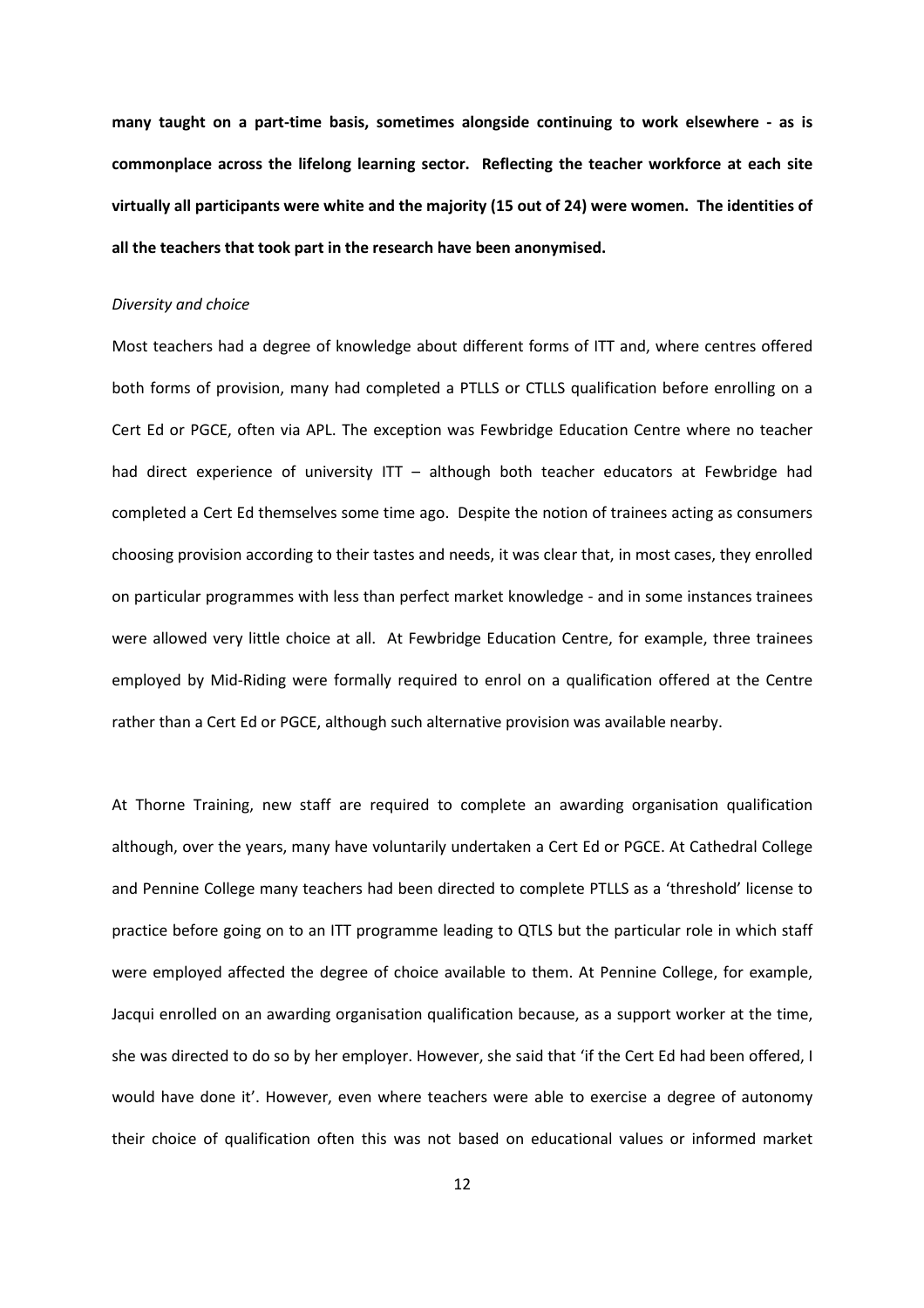intelligence. A trainee at Cathedral College, for example, had enrolled on a PGCE rather than an alternative award simply because the course was offered near her home. However, the views of her colleague, Karla were quite different: 'the Cert Ed has credibility, and that's important when you're making a conscious decision to change career in later life'.

# Comparative value

Although teachers at Fewbridge were generally happy with their training generally they had little knowledge of alternative ITT qualifications, their reputation, or their relative value – either intrinsically or in terms of career prospects. Nevertheless, certain underpinning assumptions were evident. Whilst Cath, for example, claimed to have no knowledge of the Cert Ed/PGCE she saw them as 'for people in mainstream education'. She regarded her own teaching as an 'add-on' to her main role as a holistic therapist, and had no wish to become a full-time teacher. Sheila, currently working as a volunteer teaching numeracy, was aware of the existence of alternative provision but thought the Cert Ed/PGCE was offered only on a full-time basis. Sophie admitted to having little awareness of alternative provision but thought the Cert Ed was perhaps more suitable for teachers working at a 'higher level' than the programme on which she was currently enrolled.

The situation was more varied at the other sites but some teachers demonstrated a lack of knowledge about the different qualifications available. At Cathedral College, Dean admitted that he had 'no idea what DTLLS is', but he 'didn't mind' which route he took as long as he could obtain a recognised teaching qualification. Reflecting long-held views about the relative merit of teaching qualifications and occupational or subject-based credentials (see, for example, Harkin 2005, p. 166), some regarded teaching qualifications as generally unimportant, especially in comparison to vocational knowledge and qualifications. Karen, at Cathedral College, felt that her nursing qualifications and experience outweighed the importance of any ITT qualification. Similarly, at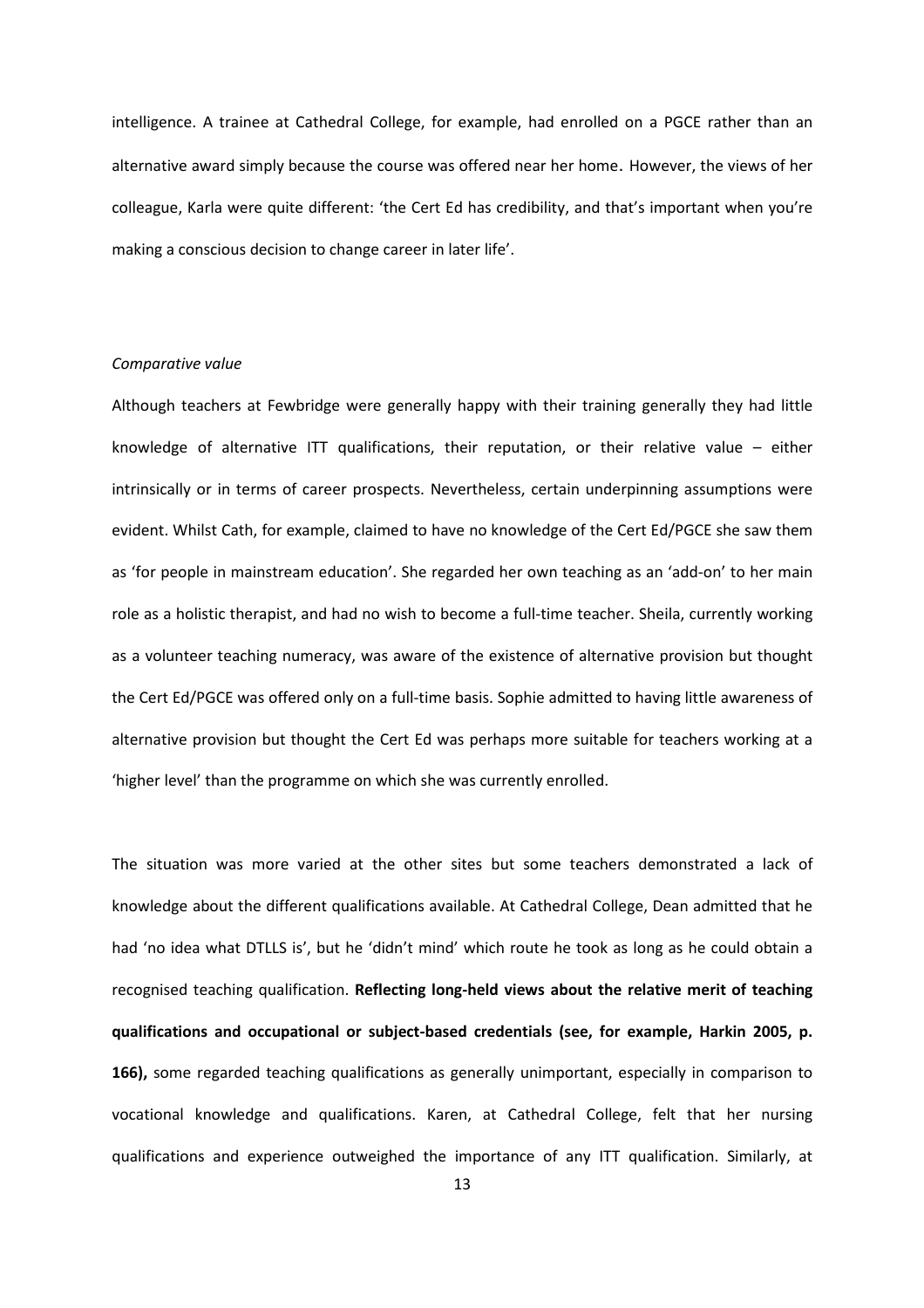Thorne Training, Judith believed that her background in business was more important in giving her credibility in the classroom than the teacher training programme she undertook (an awarding organisation course). However, despite such views most of the teachers interviewed were able to articulate coherent views about the ITT qualification landscape.

At Thorne Training, one respondent felt that an awarding organisation qualification was more suited to her role as a trainer in a work-based learning organisation rather than a university course, which she described as more suited to 'mainstream teaching'. Most interviewed at Thorne Training, Cathedral College and Pennine College had quite clear views about the 'market value' of different qualifications.

- 'You feel this qualification (Cert Ed) is more recognisable and quite valuable in the workplace' (Jacqui, Pennine College)
- The university qualification is more marketable (Stephan, Thorne Training)
- A Cert Ed or a PGCE is known by everyone, even outside education. Nobody outside FE really knows what PTLLS, CTLLS and DTLLS are…. The Cert Ed is mentioned in job adverts for teaching in FE. I don't think they [awarding organisation awards] have the same esteem…knowing that you will graduate from a university helps you to keep going and it makes you feel you are very proud and it was all well worthwhile. The graduation is a statement that you have something worth working for and celebrating…(Karla, Cathedral College)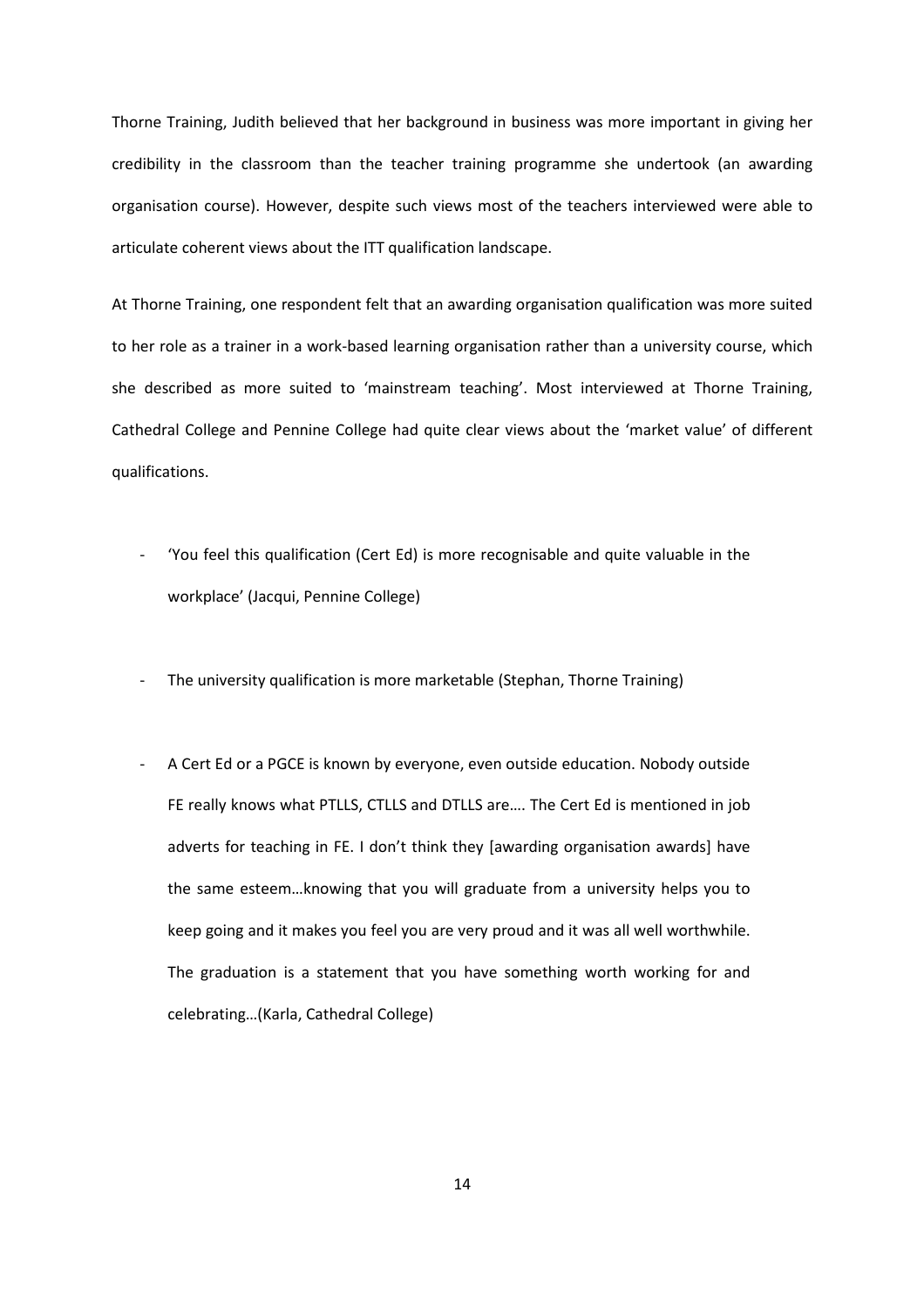The Cert Ed is the industry standard, it carries more kudos. A CTLLS or a DTLLS or whatever you call them wouldn't add any great value to my CV (Bernie, Thorne Training)

No trainee regarded awarding organisation ITT has having parity with HEI-validated provision, although Stephan thought that

Different types of organisations value different qualifications, depending on if they are training or mainstream education organisations (Stephan, Thorne Training).

# Comparative learning

Most of those with experience of awarding organisation qualifications seemed fairly satisfied with their experience, particularly in relation to equipping them for the practicalities of teaching. All at Fewbridge thought they had gained relevant skills and knowledge, although one teacher, Sheila, found her course 'a bit repetitive'; and, whilst Sophie liked the relaxed atmosphere at Fewbridge, she saw 'not having to take work home' as one of the course's main strengths. Elsewhere, there was some evidence of a limited conception of teaching and learning offered by awarding organisation programmes. In general, awarding organisation qualifications were regarded as more focused on practice - 'right down to which sort of marker pen to use on the board' (Bernie, Thorne Training)

Perhaps unsurprisingly, HEI awards were generally seen as more 'academic' and concerned with theory as well as practice. Luke, at Cathedral College, had experience of PTLLS, CTLLS, and a PGCE programme, felt that awarding organisation qualifications were far more 'pragmatic and more hands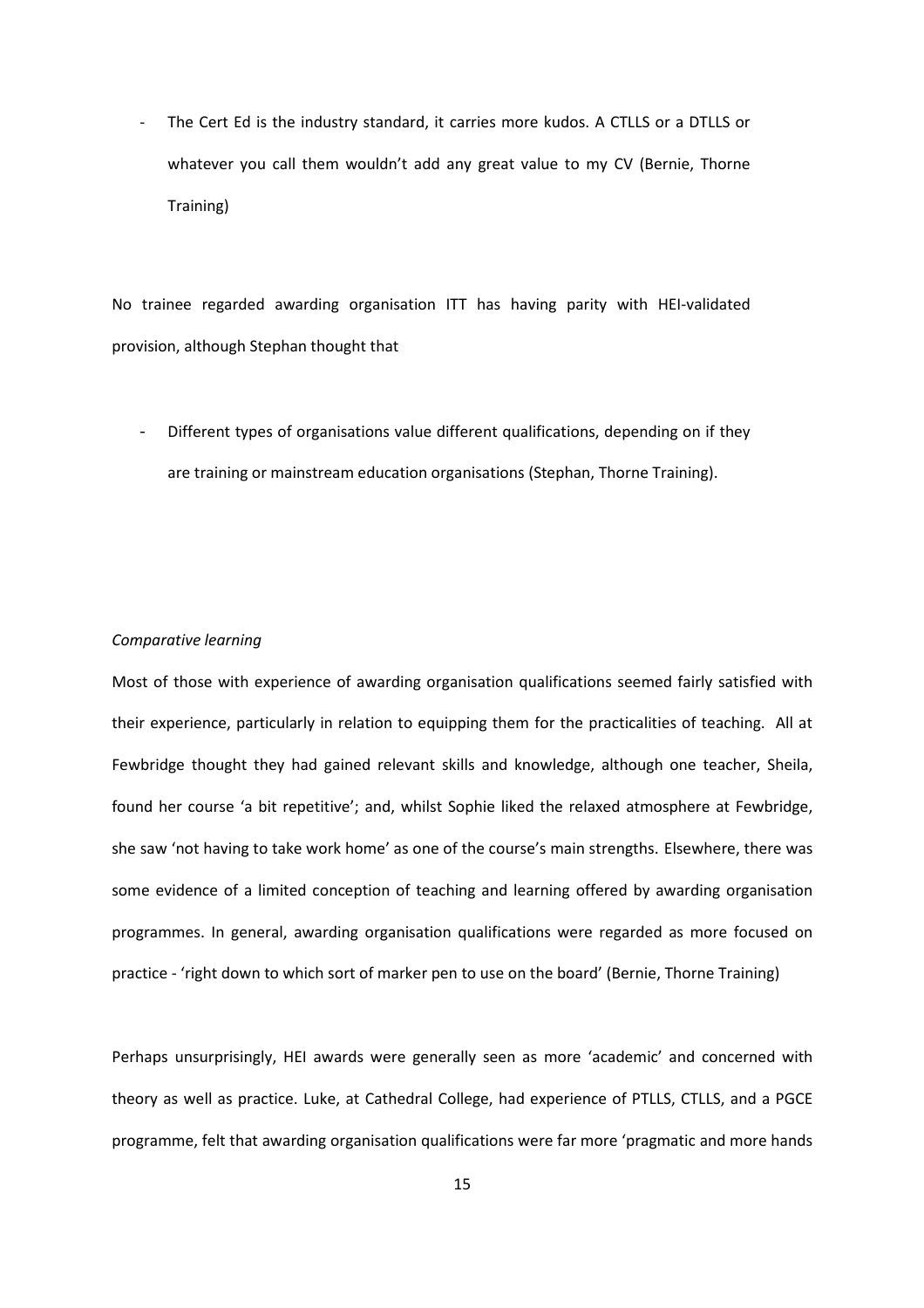on' than the PGCE. Margaret, also at Cathedral College, believed the awarding organisation qualification she had done was 'very practical….I think the PGCE is harder because it is more to do with aspects that underline teaching and how to teach rather than the actual practice of teaching'. At Thorne Training, Bernie had experience of both awarding organisation and HEI ITT: he saw university provision as being 'knowledge-based', combining theory and practice, whilst he regarded awarding organisation courses as more 'technical'. Other trainees expressed similar views.

The PGCE is far more academic with more theory, whereas the [awarding organisation] has more practicality and mechanics. The PGCE 'pushes you that bit further and I think it is probably the higher qualification' (Malcolm, Thorne Training)

Some views were more pointed. Susan had taken a CTLLS course at Thorne Training and felt that it simply accredited her existing practice 'rather than teaching me anything new'. Her colleague Barry stated that the same course contained 'more portfolio building than actual learning' and that much activity was 'formally documenting what I already knew'. Whilst Barry felt his writing skills had improved he was also critical of the amount of reflection required: 'reflecting on the reflections of how you reflected. I got a little bogged down with that'. Comparing his own experience with those of colleagues who had previously completed an HEI programme, Barry stated that he would prefer to go on to a Cert Ed rather than a DTLLS qualification in future. Another Thorne employee, Joan, thought that her awarding organisation ITT course had been 'adequate' but - mirroring the dissatisfaction with 'intermediate' teaching qualifications reported elsewhere (see, for example, Lucas 2012, pp. 689-690) - believed that '[awarding organisation] credits don't reflect amount of work required', and there seems to be 'a problem that credits don't articulate between CTLLS and the Cert Ed'. She also suggested that whilst Cert Ed colleagues seemed to get a lot out of their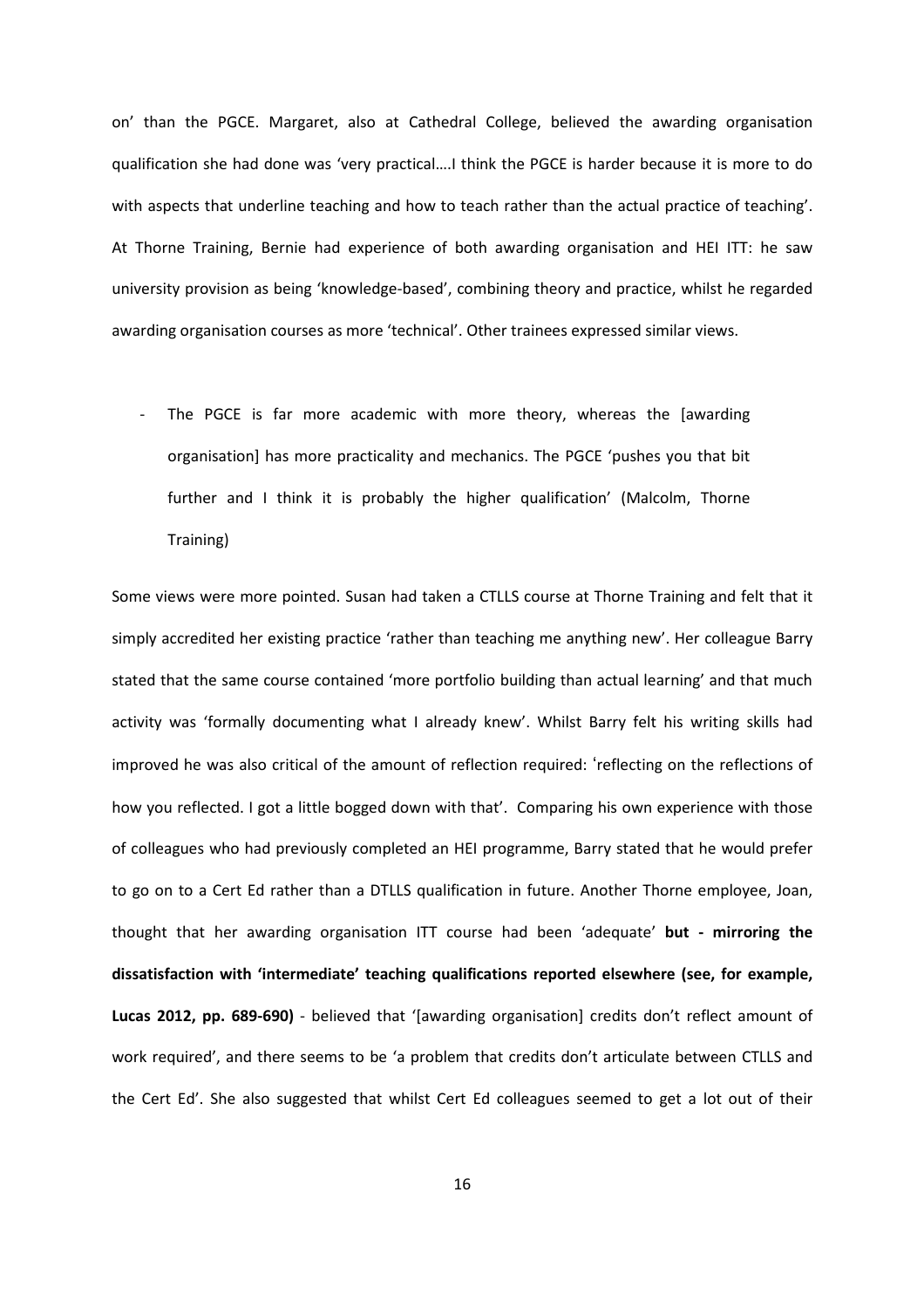classes there was less support in the way awarding organisation qualifications were delivered at Thorne Training.

Many respondents commented on particular dimensions of the Cert Ed/PGCE which they believed enriched their learning. The subject specialist conference which forms an integral part of the ITT programme offered by a local university was highlighted by some. Cathedral College trainee, Suzanne, argued that this was 'much better than relying just on teaching observations to find out how well you are doing at teaching your subject'. Her colleague, Karla, found the subject specialist conference particularly enjoyable: 'nothing like that on the City and Guilds'. Margaret, also from Cathedral College, highlighted the opportunity to meet and work with colleagues from other organisations which the conference offered. Pennine College trainee Alexis thought that 'Being on campus for two days was wonderful'. Other features of HEI provision were also commented on positively. Bill from Thorne Training remarked that he had been taught to 'reflect properly' on the Cert Ed

> I've always reflected but never really understood the process of reflection. But I realise now how important the ability to reflect is and I think what I've also learnt is that… it isn't about education but about life. You reflect on everything you do and I'm not saying spending hours and hours thinking about what you've done but just take a minute to think 'is there anything I could have done better'. The other thing I've learnt about reflection is, like everybody, when I reflect I tend to apply the critical eye but sometimes the reflection should be 'I did well' and accentuating the positives and enjoying the moment. But probably because of my personality I never really did that a lot and never got the value of the good and found the bad and worked on it believing that was the key to success. But, actually, mentally, I was putting myself down so now, when I do reflection, with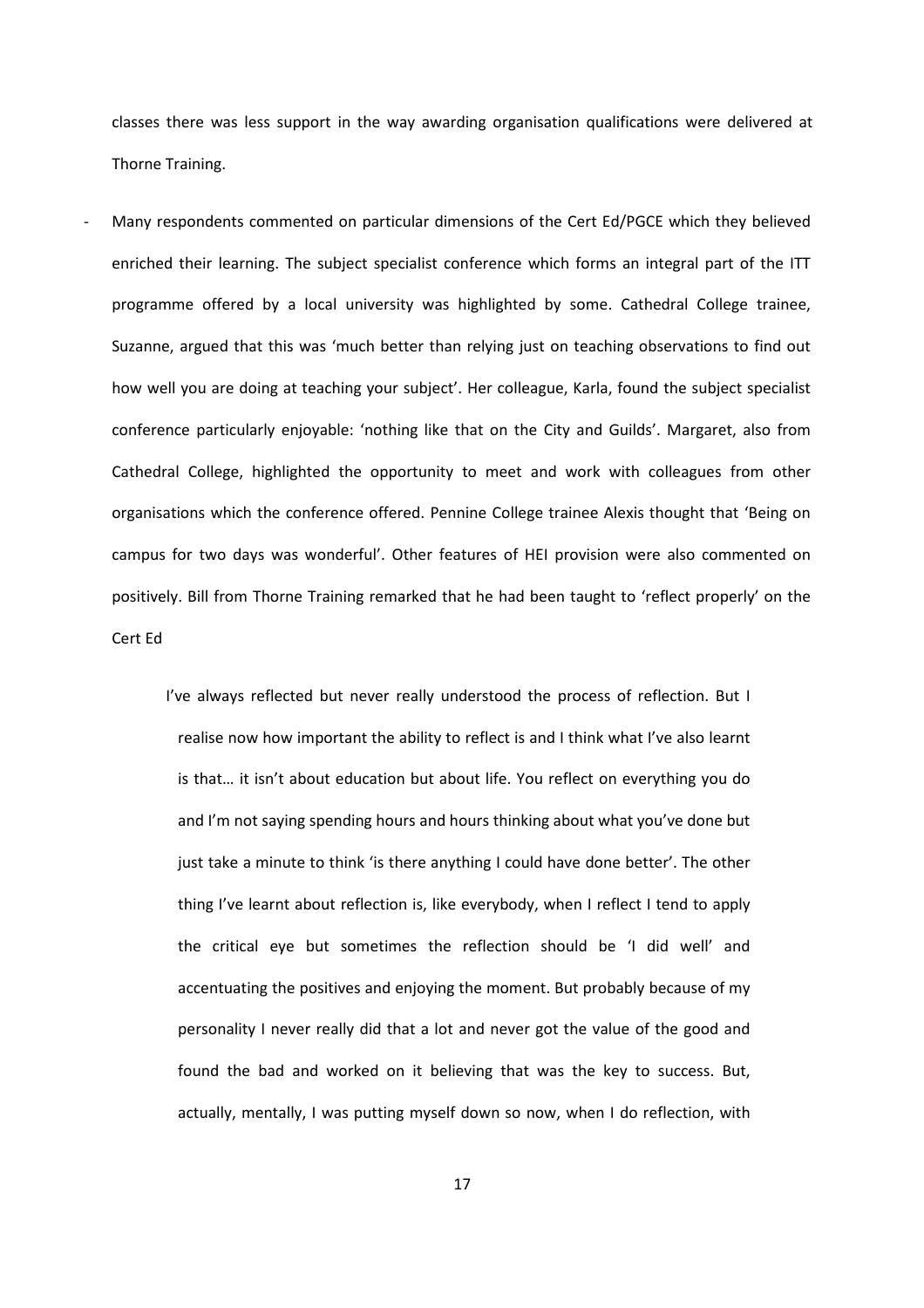what I do well I enjoy the moment and not always looking for perfection because it doesn't exist (Bill, Thorne Training)

Thorne colleague, Bernie, believed the PGCE had helped him to develop 'a more questioning mind'.

I really enjoyed the course and I found that it did equip me with everything that I needed. By using my day job as my practice and being assessed by various people, either external or internal to the organisation, verified that I was able to put my theory into practice. And also I had to submit assignments over a wide variety of topics to demonstrate my knowledge of theory. It was something to do things but it was also important to know why you are doing them. So I found that a good balance and it also allowed me to reflect on what I was doing and improve my practice – so much so that, by the time I'd completed it, I was able to turn it round from being a practitioner who did some training to a trainer who just happened to teach IT. And I think that has now equipped me so I can move into any other area either internal in the organisation or to another organisation altogether. I'm a qualified teacher so I would only have to learn the subject because I have full confidence in my ability to teach.

 Many believed that an HEI ITT programme would prepare them for further higher level study. At Cathedral College, Margaret and Luke both saw the PGCE as a spring-board to studying for a master's degree. Teachers at Thorne and Pennine College also mentioned a desire to undertake 'higher level' study. Such ambitions were not mentioned at Fewbridge Education Centre.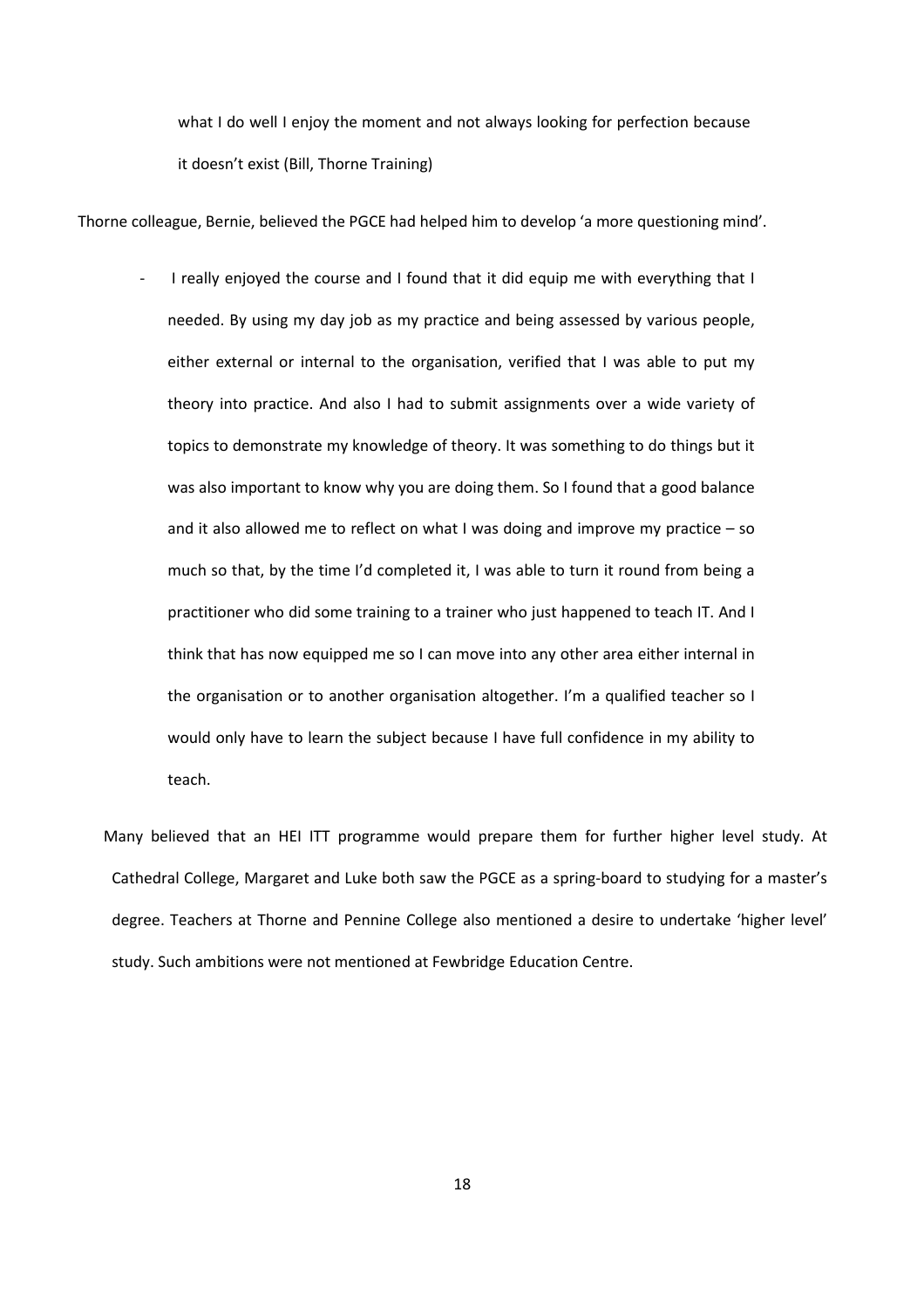Findings: the teacher educators' stories

 Eight teacher educators (two at each location), each responsible for delivering ITT programmes at the four learning sites in our study, took part in the research. Reflecting the nature of the teacher educator workforce (see Noel 2006), all participants were white and six were women. Although they came from a range of different vocational backgrounds, all had substantial experience of teaching in the lifelong learning sector and of delivering teacher training programmes. As with the other participants, all the identities of the teacher educators have been anonymised.

#### Diversity and choice

All eight teacher educators taking part in the research possessed either a Cert Ed or a PGCE; all had experience of delivering awarding organisation courses; and the majority had also taught on Cert Ed/PGCE programmes. Only the two teacher educators at Fewbridge had not worked on a university-accredited course. However, despite this, their views were clear. Both teacher educators at Fewbridge, Sarah and Katrina, viewed the Cert Ed/PGCE as a more 'academic route' and perceived a tension between this and the 'vocational' nature of the staff teaching at Fewbridge. Katrina believed that many of those undertaking ITT at the Centre would find a university award 'daunting', whilst Sarah thought that many of 'her students' would 'not be intellectually equipped to do the Cert Ed'.

They have the practical ability and the ability to talk about their subject but actually transferring that into a university accepted format is really difficult for them and I think that if DTLLS was more widely available where we are then I do feel that more people would progress. I'm not saying that it's a lower qualification but I think that the stepping stones are better… I've got a chap in there who has been a builder for thirty years and he's now delivering a training programme for sixteen-year-olds coming out of school wanting a vocation, so he's got to get a teaching qualification.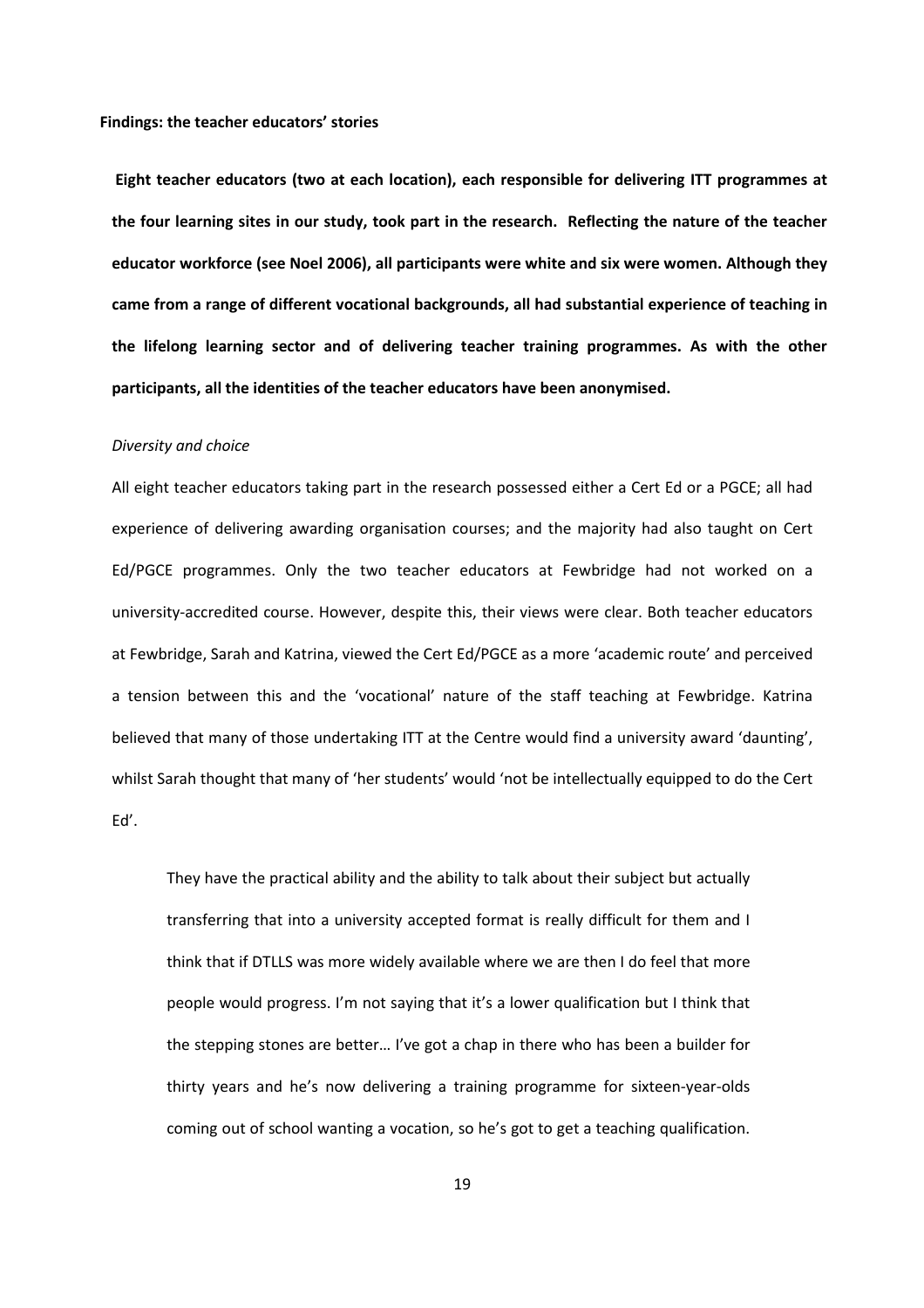Now his skills are practical skills and not academic and I think that kind of person would be completely fazed by a Cert Ed and that's no disrespect to him, and I could quite easily say that to that person. But we see a lot of people from that sort of background who have very good practical skills and experience but lack the academic ability, possibly, to aspire to going on to a Cert Ed (Sarah, Fewbridge Learning Centre).

Sarah believed that awarding organisation courses 'suit our type of learners' and saw the PTLLS/CTLLS/DTLLS qualifications as offering 'stepping stones' to trainees. She regarded 'bite-size learning' as particularly important. Interestingly, such views chimed with the experiences of the two teacher educators themselves.

I wouldn't see myself delivering the Cert Ed. I don't know why because I'm probably capable of doing it… It just feels like a much more academic route and so I'd feel that I'd have to be more working that way myself. But I've come through an NVQ assessing route and I gained my qualifications as I've gone along so I lend myself better to that type of awarding body qualification… I'd feel more confident taking on a group of CTLLS learners than Cert Ed learners and I don't know why that should be. Maybe it's because I'm familiar with the awarding body requirements and standards and unitized approaches; portfolio building and things like that so maybe that's just where I'm most comfortable (Katrina, Fewbridge Learning Centre)

There was some evidence of similar views at Thorne Training where the teacher educators believed that university-validated ITT programmes were more suitable for certain individuals undertaking particular roles, especially those teaching 'higher level' provision. Their advice and guidance to potential trainees was based upon these assumptions. In contrast, the teacher educators at Cathedral College and Pennine College were in favour of all trainees undertaking a Cert Ed or a PGCE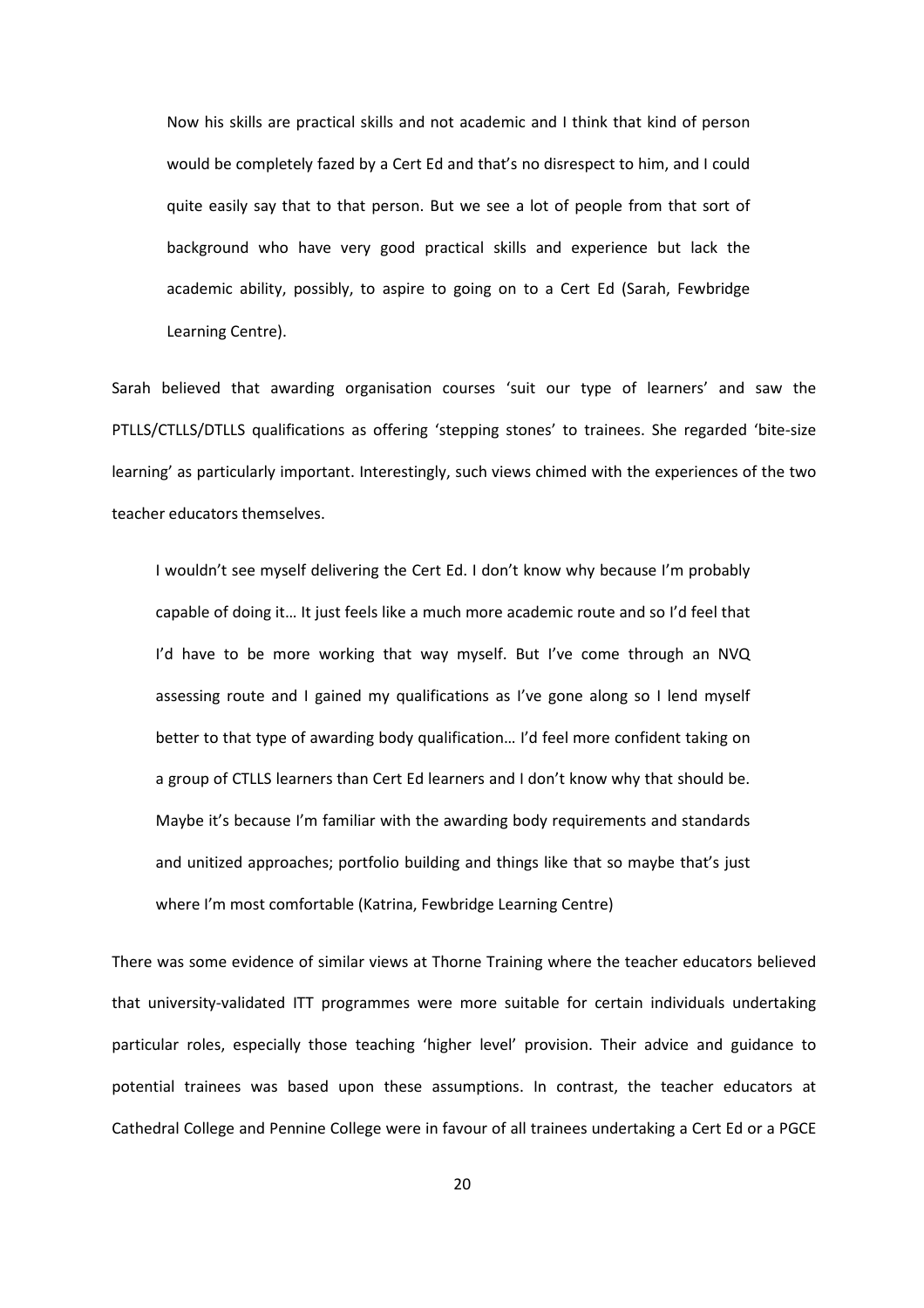rather than an awarding organisation programme. Nigel, a teacher educator at Cathedral College was quite open about the advice he offers to prospective trainees: 'I tell my students that… an HE qualification is much better to get'. However, he was also aware that cost was likely to play an increasing role.

We need to win the argument with learners that the Cert Ed and PGCE are better and has more kudos, and therefore worth paying more to achieve them. But, realistically, not many will do this as they haven't much income. If people are serious in getting the best qualification and interested in teaching and doing a subject knowledge and access to up to date journals and books and so forth than it is the best (Cert Ed/PGCE) (Nigel, Cathedral College)

However, Nigel's colleague, Jo, pointed to a changing climate within Cathedral College: 'managers are looking towards cutting corners due to the lack of funding elsewhere, and they can do this with the [awarding organisation provision]'.

At Pennine College the growing disparity in fees between university-validated courses and awarding organisation ITT programmes was seen as likely to produce particular outcomes:

Cert Ed and PGCE have value but the fees for DTLLS are only £850 compared to £3,000 for PGCE and the students I have spoken to would obviously go for the cheaper of the two…if the cost was the same they would probably say they would go for the university one because it does carry more kudos, I think. But when you actually ask them to put their hands in their pockets then they won't. And especially if their employers are paying … where they got their qualifications from doesn't matter. So a manager from a local training agency said to me 'I can either put three people through a Cert Ed or I can put seven people through City & Guilds' - so they will put the seven through (Karen, Pennine College).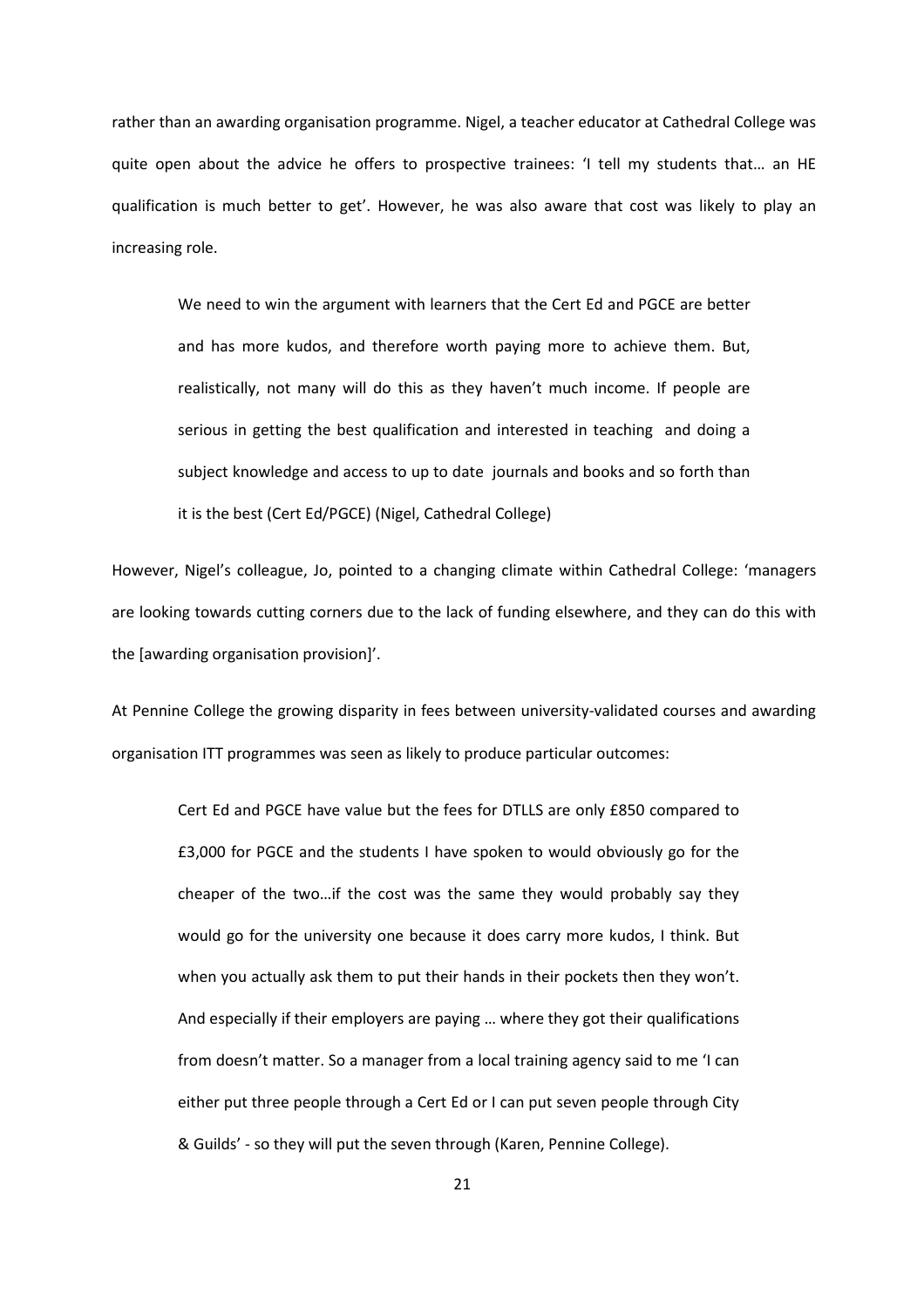#### Comparative value

All the teacher educators taking part in the research perceived university-validated ITT as having more market value than awarding organisation qualifications. Katrina from Fewbridge Learning Centre described the Cert Ed as the 'gold standard' and, whilst her colleague, Sarah, was more was equivocal, she thought that many teachers might regard a university qualification as more valuable. Both Katrina and Sarah believed that most employers favour HEI ITT qualifications but also thought this derived, at least in part, from a lack of familiarity with acronyms such as CTLLS and DTLLS. The teacher educators at Thorne Training also believed that most employers are more familiar with Cert Ed/PGCE qualifications, which Barbara described as being a 'pinnacle' award, and as having labour market credibility.

Like Katrina, Jo from Cathedral College described the local university's qualification as the' gold standard'. Her colleague, Nigel, argued that possession of an HEI award provided a labour market advantage, giving an example of a former colleague who claimed she had recently secured a job because she had a PGCE. He did, however, believe that, over time, the new awarding organisation qualifications would more accepted by employers. More generally though, Nigel gave a salutary insight into current prospects for employment in the lifelong learning sector - 'whichever qualification students take there is no guarantee now of getting a job or even some teaching hours'.

 Those with experience of delivering HEI awards expressed concerns about losing the support infrastructure offered by their partner university.

 Were we to move fully over to DTLLS then we wouldn't have access to the kinds of materials that the university can offer. I think in terms of support and the training days and the opportunity to get the moderation and the breadth of the other providers who would be at those meetings I just don't think that the other awarding bodies could offer that in the same way (Nigel, Cathedral College)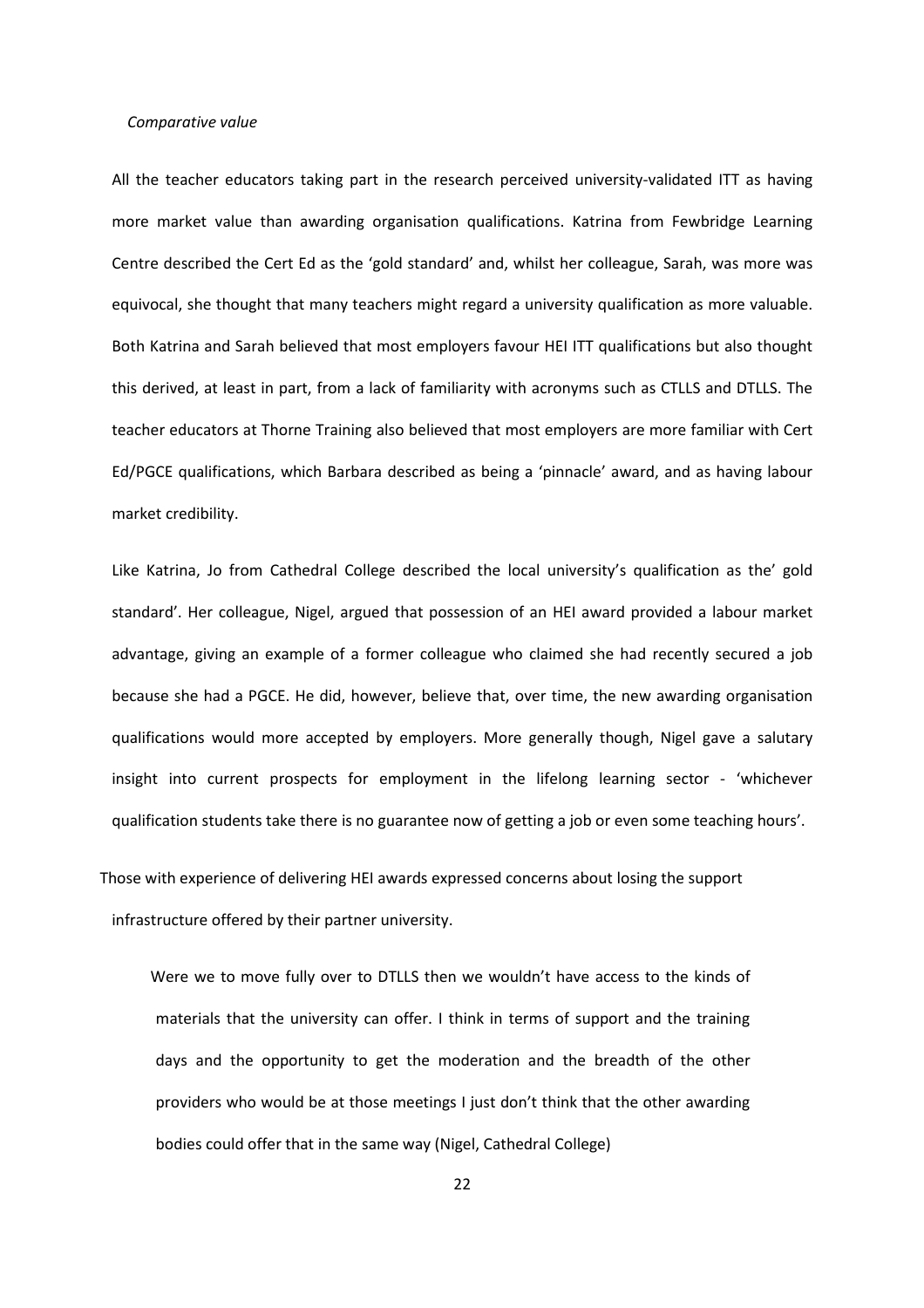From a delivery point of view I would say that we get a lot more support from the university than we do from the other awarding bodies in terms of the regular network meetings, the conferences and the stuff that's on Blackboard and that sort of thing (Karen, Pennine College)

Such comments contrasted with views on the support offered by awarding organisations.

'Their (awarding organisation) externals don't really know what they are doing. Delivery-wise, the awarding organisation has a long list of topics and you don't have enough time to get through all the work. On the Cert Ed there is time to investigate in more detail and understand theoretical perspectives and how they relate to teaching and learning' (Jo, Cathedral College).

 Jo also stated that there was much more work involved in preparing awarding organisation courses than university programmes as the HEI offered better administrative and academic support. Whereas the Cert Ed/PGCE is accompanied by structured curriculum documentation, on-line materials and liaison tutors offering advice and guidance to partner colleges, Jo's employer gave her sole responsibility for designing and running the [awarding organisation] diploma - 'I did suffer having to write and deliver it, it was all a bit of a travesty'

#### Comparative learning

It must be acknowledged that some of the teacher educators' views about the superiority of university-led ITT may derive, at least in part, from long-entrenched, and especially English views about the relative merits of academic and vocational education (Hyland and Winch 2007).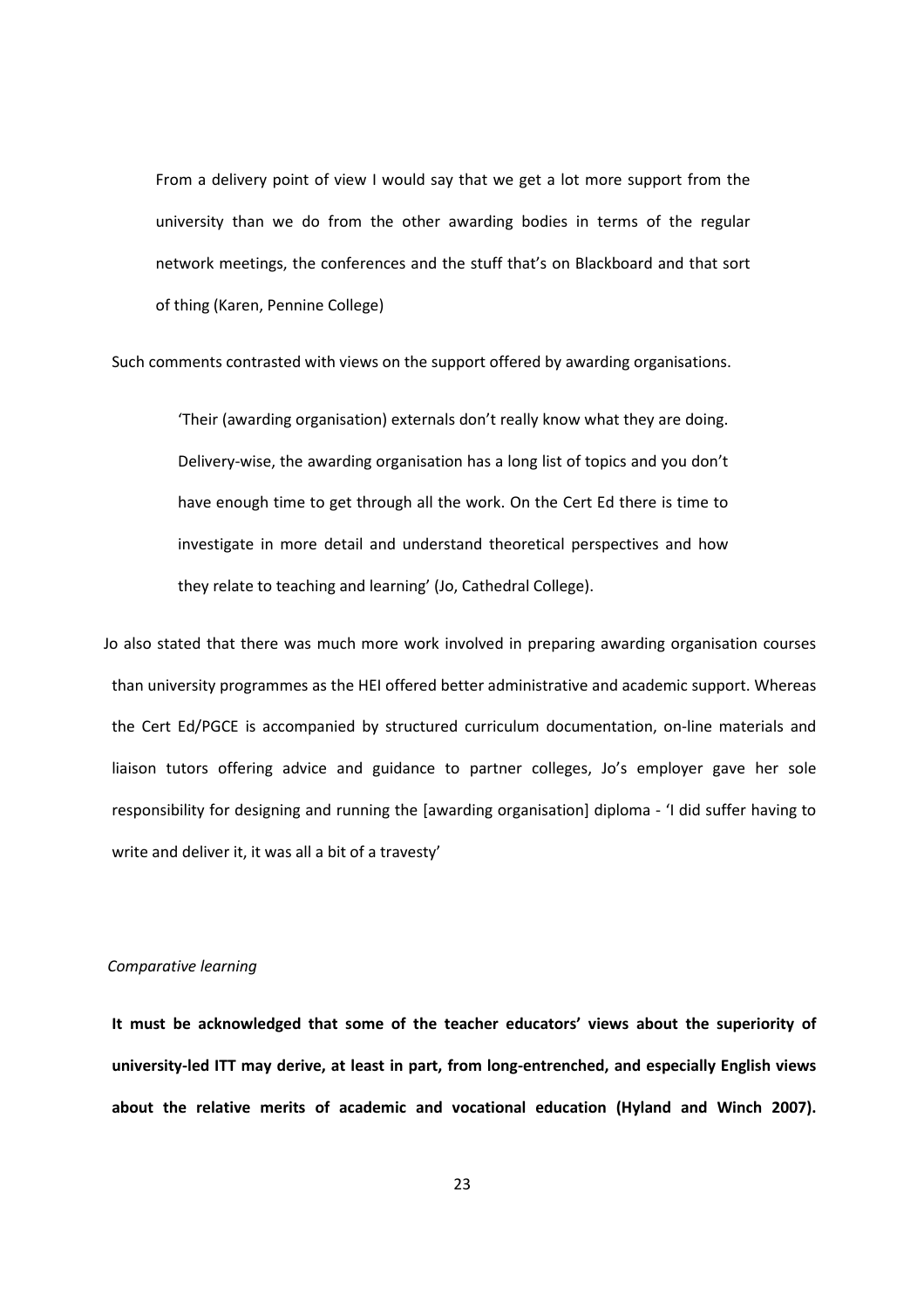However, a number of clear and tangible concerns were voiced about the potential effect of losing the Cert Ed/PGCE by teacher educators at both Cathedral College and Pennine College.

If we were to move more fully to DTLLS then they [the trainees] would not have access to the kind of materials that the University can offer, the library resources, the on-line materials. It would be a real pity, a real shame (Nigel, Cathedral College)

Well I think the university one is much better resourced because we have access to Metalib, access to Blackboard; all the module handbooks are there online and ready (Karen, Pennine College)

All the teacher educators taking part in the research were able to identify significant differences in the learning experience offered by different forms of ITT. On one level, this related to awarding body qualifications being perceived as 'more practical' or 'hands-on', which was not unexpected. However, this was not viewed as unproblematic

The Cert Ed will have the application of theory to practice, and I don't think that is the case with some of the other courses which tend to be more practical… and they (the trainees) don't always have to critically analyse theory in the same way (Julie, Pennine College).

Barbara, a teacher educator at Thorne Training, thought that an HEI programme 'gives a much broader, more strategic view of education', in comparison to awarding organisation provision which she regarded as overly bureaucratic - 'lots of forms filling and portfolio building and that sort of thing'. Echoing this, Jo at Cathedral College mentioned the amount of 'ticking boxes' both they and trainees were required to undertake. More explicitly her colleague Nigel said 'There is more understanding on the Cert Ed and the PGCE around why as opposed to just doing things, which the awarding organisation asks for'.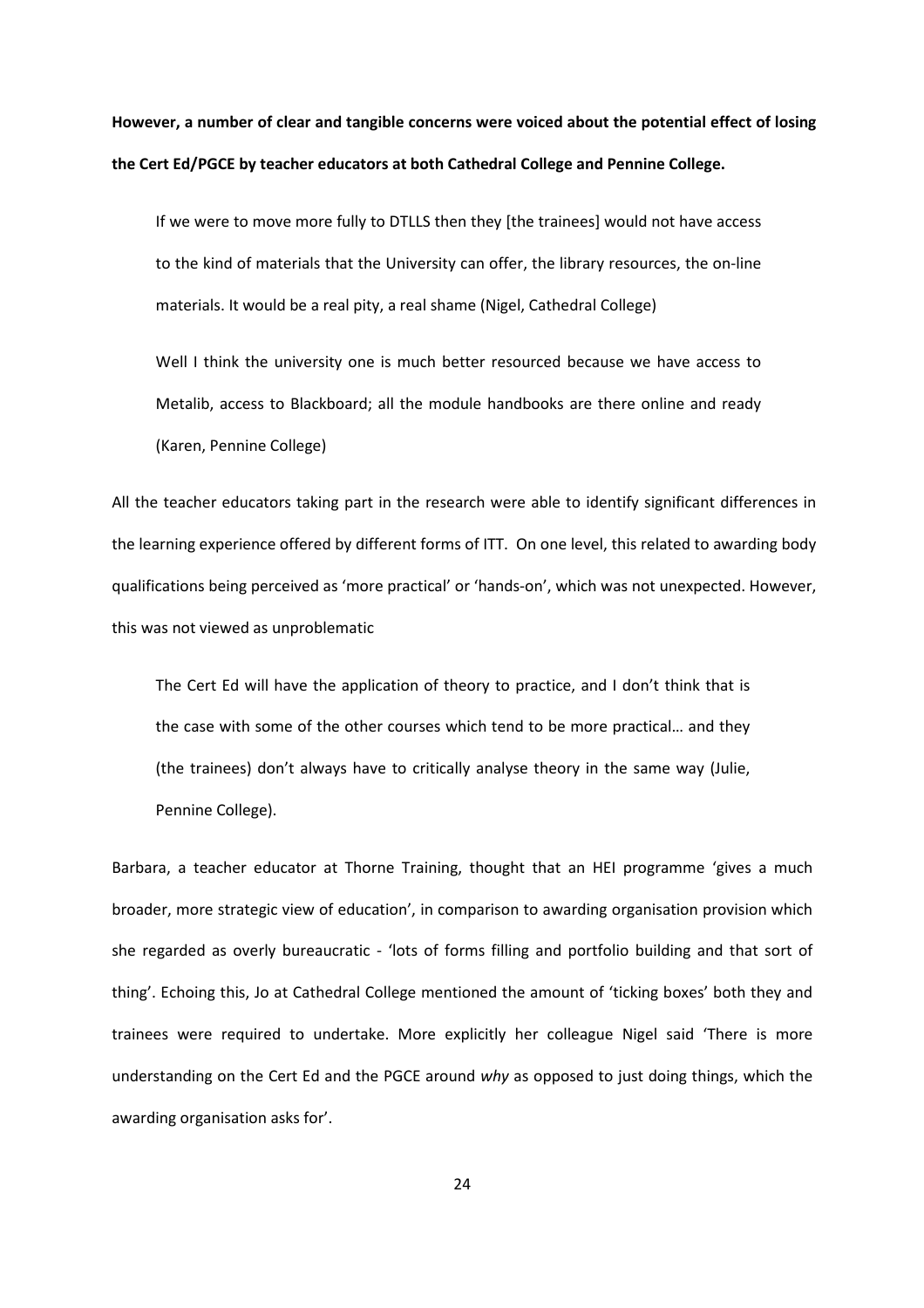Nigel also viewed assessment as problematic on awarding organisation courses

In my view [the awarding organisation] 'tends to overdo the assessment whereas Cert Ed and PGCE have always been a more balanced in comparison …yes, it is challenging for some students but it's more meaningful [assessment on the HEI programme] (Nigel, Cathedral College)

Although they did not necessarily regard the contrasting assessment regimes as problematic, the teacher educators at Fewbridge Learning Centre also noted differences between HEI and awarding organisation programmes – 'there's more portfolio building and less theory. The [awarding organisation] qualifications are more like NVQs, more unitized, than being like open-ended developments' (Sarah, Fewbridge College).

Jo's views were perhaps most stark

 They (Cathedral College) are going to throw out the PGCE and the Cert Ed and force everybody to go down the PTLLS, CTLLS and DTLLS route because they think it's easier to deliver, its less esoteric and less ivory towered but it's all wrong. The students won't get the same support, they'll lose out. They just don't get the big picture with [awarding organisation] courses. They get told how to do it but not why they're doing it and, you know, that's a big difference, a real difference (Jo, Cathedral College)

## Conclusion

Teacher training for the lifelong learning sector has undergone a series of radical changes since the end of the 1990s, and providers are now entering an environment of unprecedented uncertainty (Lucas et al. 2012). For HEIs in particular the combination of increased competition, steeply rising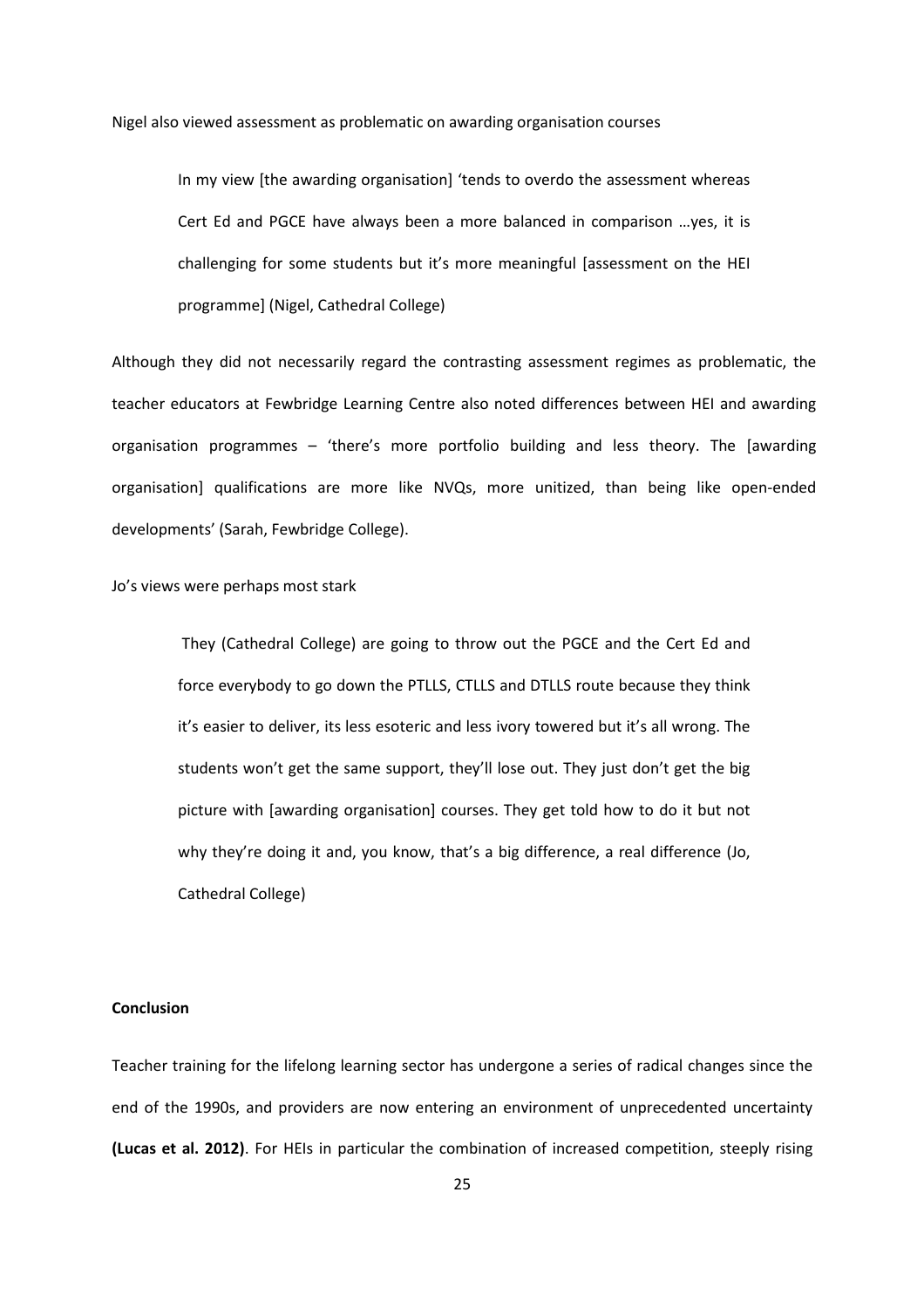fees, and a return to voluntarism offers a clear threat to the viability of their provision. Although the Cert Ed/PGCE appears to be regarded as a market leader by most teachers and teacher educators its position appears highly precarious. Despite popular rhetoric about markets and choice, in the lifelong learning sector the ITT market is shaped by local peculiarities and employer preference as much as informed consumer choice – and increasingly employer preferences are shaped by their ability to access funding. Whilst a series of policy decisions about both funding and the nature of the curriculum have undermined the privileged position of universities in the marketplace, the Lingfield Report combines an empowerment of employers with a step back to voluntarism - despite evidence which suggests that employers' commitment to workforce development is often weak in the lifelong learning sector (see, for example, Lucas and Unwin 2009). Either way, the return to voluntarism is motivated not only by an ideological opposition to labour market regulation and a desire to cut costs for employers, but also stems from certain views about vocational education rooted in utilitarian conceptions of learning divorced from underpinning knowledge or criticality (xxx and xxx, 2012). The findings of this research show a certain congruence between this position and the nature of ITT offered by awarding bodies – provision which, on one level, appears to offer a satisfactory technical training but which lacks the sophistication and depth of knowledge and understanding offered by HEI-led teacher training (xxx and xxx 2007, p. 173).

The central aim of this research was to ascertain the views of teachers and teacher educators in the lifelong learning sector about the comparative 'value' of different forms of ITT. Although not always based upon concrete evidence, clearly most respondents have firm views about the relative merits of certain provision. Although enrolment was not always shaped by logic or clear reason, it appears that most of those undertaking the Cert Ed/PGCE do so because of the prestige university qualifications are believed to offer, and the labour market advantage conferred by these qualifications. More importantly though, we have found that both teachers and teacher educators believe that HEI-led ITT offers a significantly different learning experience to that provided by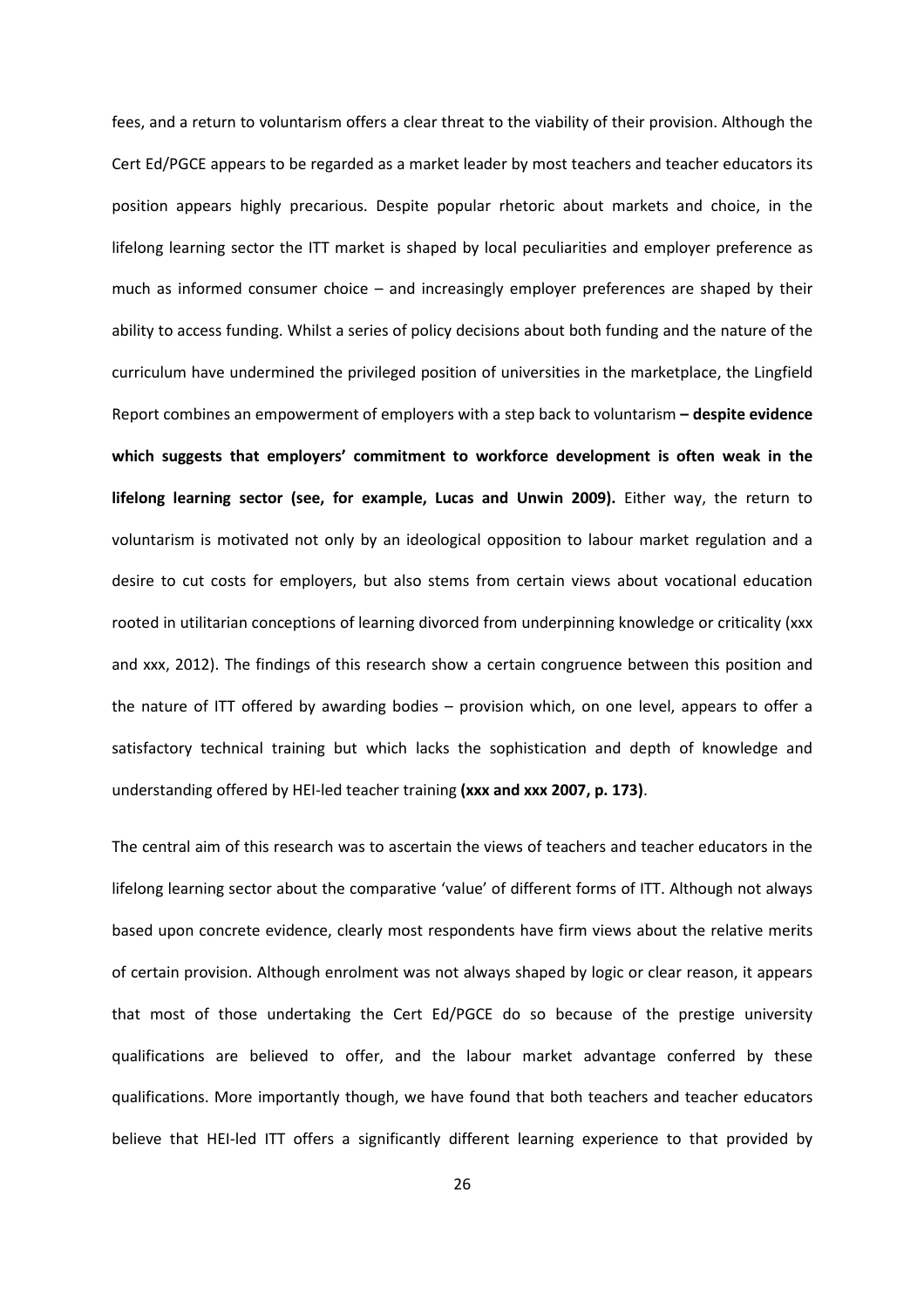alternative awarding bodies. Whilst, in most cases, respondents believed that awarding body courses offer a foundation of practical and useful skills, the intellectual rigour and criticality of such programmes is limited. That Joan from Thorne Training described her own course as 'adequate' is telling. In some instances, however, those with experience of awarding body ITT believed that, rather than opening up new learning, such courses accredited or documented existing knowledge and skills.

Both teachers and teacher educators believed that HEI-validated courses offered a challenging experience combining theory and practice, although some thought that such programmes were more suitable for those focused on 'higher level' work and that some learners would struggle with the demands of a university course. There was evidence that the Cert Ed/PGCE offered 'additional value' over and above the experience of awarding body ITT. From the teachers' perspective, the university-led subject specialist conference, and a belief that an HEI teacher training programme prepared them effectively for higher level study were common features. Teacher educators with experience of both forms of provision particularly valued the level of curriculum and administrative support provided by their partner university and contrasted this with that offered by awarding bodies.

In summary, it appears that a significant majority of the teachers and teacher educators that took part in our research believed that the Cert Ed or PGCE offered a richer, more holistic teacher training experience in comparison to other programmes. Those who were more equivocal appeared to have limited knowledge or experience of HEI validated programmes. Despite all this, there was a clear sense of inevitable change. In particular, the teacher educators seemed to recognise a changing terrain. Many believed that the forthcoming changes in funding would have a significant effect and that, in future, financial considerations would increasingly shape the decisions made both by employers and individual teachers. Whatever its merits, the future of university-led ITT for the lifelong learning sector seems uncertain, at best.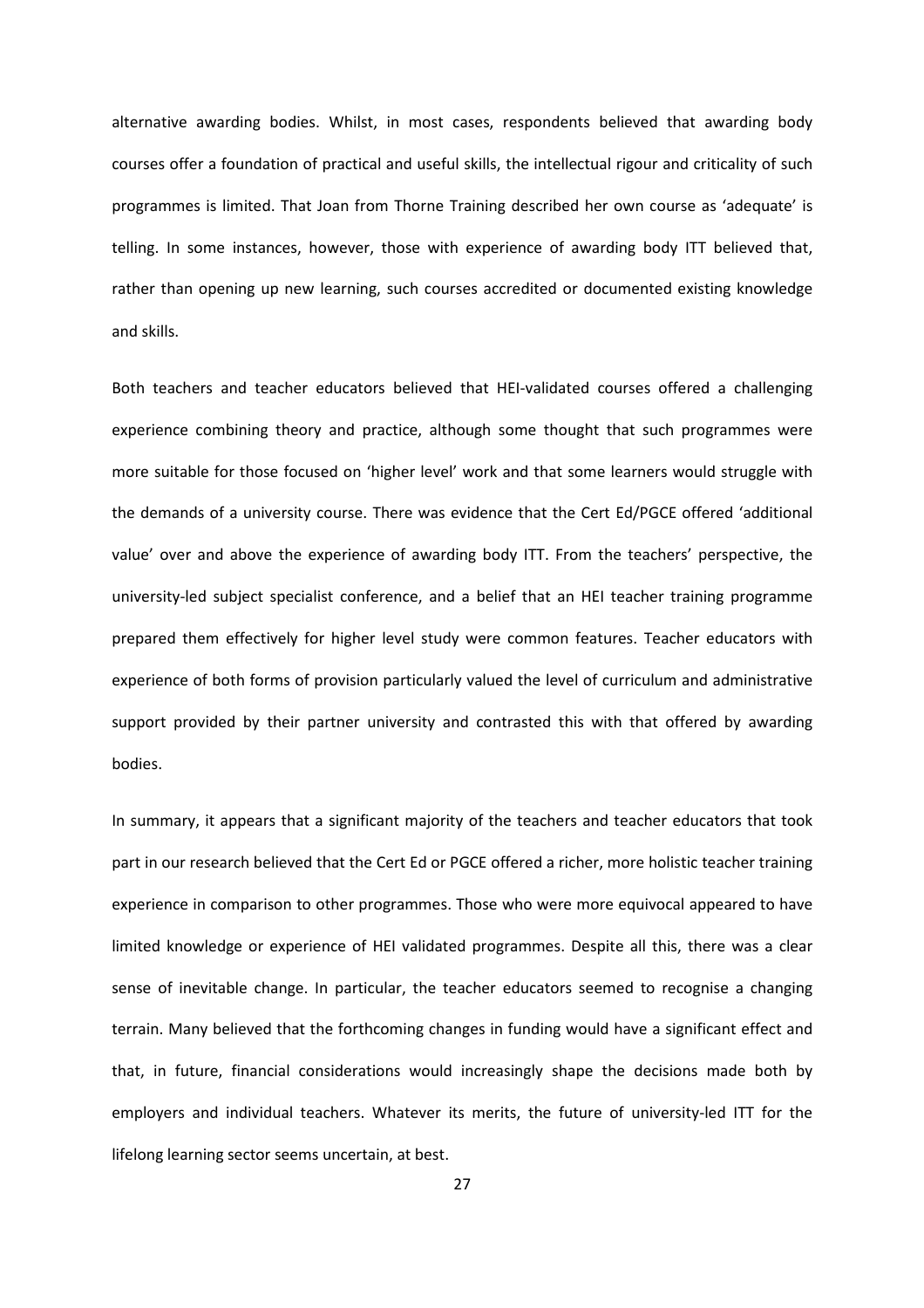## Acknowledgement

The authors would like to thank the Consortium for Post-Compulsory Education and Training for funding this research. We would also like to acknowledge the assistance of Graham Thorne of the University of Huddersfield in carrying out the fieldwork for this research.

## References

Avis, J. 2011. More of the same? New Labour, the Coalition and education: markets, localism and social justice, Educational Review, 63 (4), 421-438.

Avis, J., Canning, R., Fisher, R., Morgan-Klein, B. and Simmons, R. (2012) Teacher education for vocational education and training: a comparative study of the Scottish and English systems set within a European context, Educational Research, 54 (2), 187-197.

Bridge, F., Fisher, R. and Webb, K. 2003. From Franchise Network to Consortium: the evolution and operation of a new kind of further and higher education partnership, Journal of Vocational Education and Training, 55 (3), 301-318.

Cabinet Office. 2008. Realising Britain's Potential: Future Strategic Challenges for Britain. London: Cabinet Office Strategy Unit.

Department for Education and Skills. 2004. Equipping our Teachers for the Future: Reforming Initial Teacher Training for the Learning and Skills Sector, London: DfES Publications.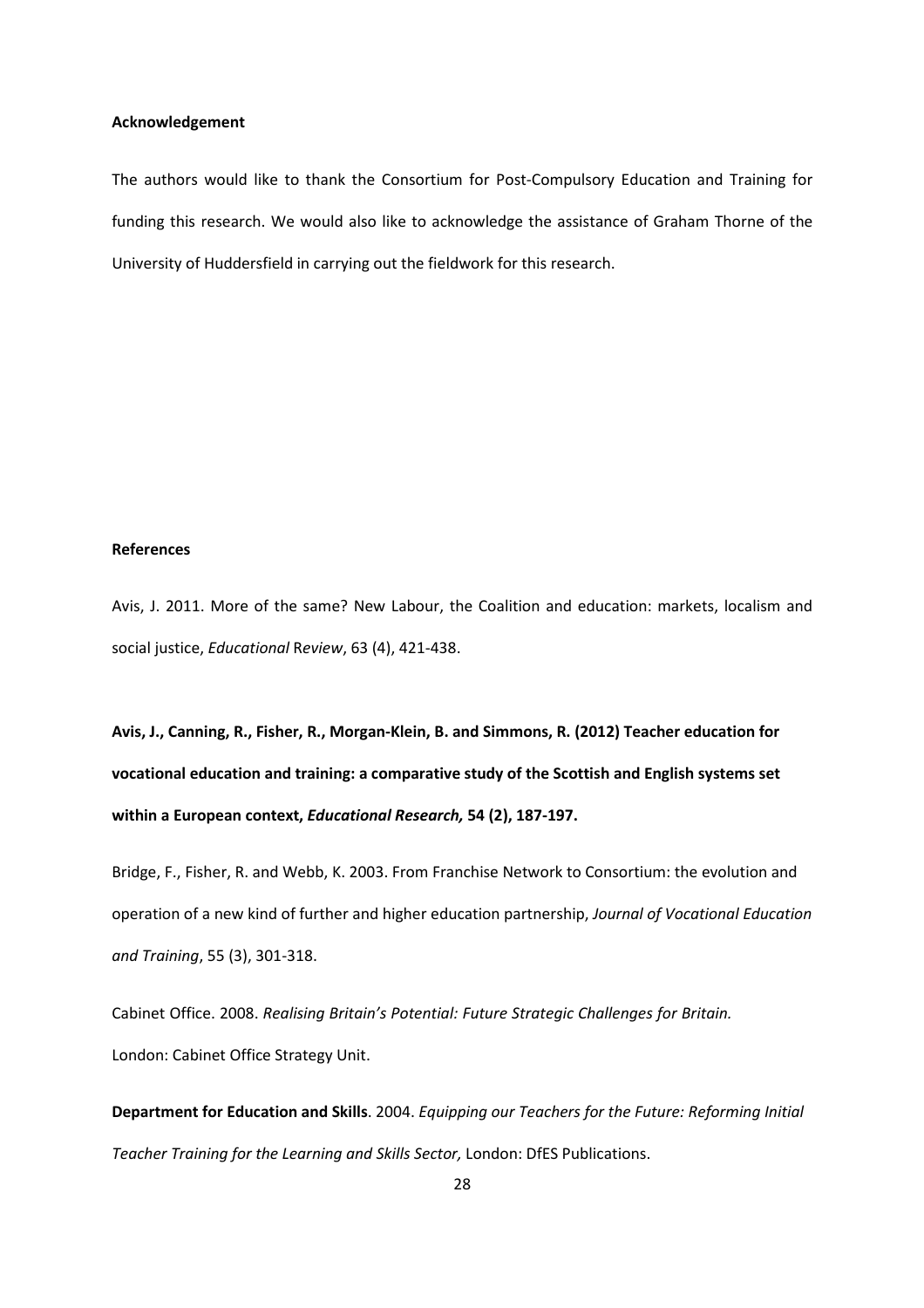xxx and xxx 2012. Xxx.

Department for Business, Innovation and Skills. 2012. Professionalism in further education. Interim Report of the Independent Review Panel, London: DBIS.

Gove, M. (2010) Speech to the National College Annual Conference, Birmingham, 16<sup>th</sup> June. Available at http://www.education.gov.uk/inthenews/speeches/a0061371/michael-gove-to-thenational-college-annual-conference-birmingham (accessed 9th September 2012).

Harkin, J. (2005) Fragments stored against my ruin: the place of educational theory in the professional development of teachers in further education, Journal of Vocational Education and Training, 57 (2), 165-179.

Hyland, T. and Winch, C. (2007) A Guide to Vocational Education and Training, London: Continuum.

Lifelong Learning UK. 2005. Further Education Workforce Data for England, London: LLUK.

Lucas, N. 2004. The 'FENTO Fandango': national standards, compulsory teaching qualifications and the growing regulation of FE college teachers, Journal of Further and Higher Education, 28 (1), 35-51.

Lucas, N., Nasta, .T and Rogers, L. 2012. From fragmentation to chaos? The regulation of initial teacher training in further education, British Educational Research Journal, 38 (4), 677-695.

Lucas, N. and Unwin, L. (2009) Developing teacher expertise at work: in-service trainee teachers in colleges of further education in England, Journal of Further and Higher Education, 33 (4), 423-433.

Noel, P. (2006) The secret life of teacher educators: becoming a teacher educator in the learning and skills sector, Journal of Vocational education and Training, 58 (2), 151-170.